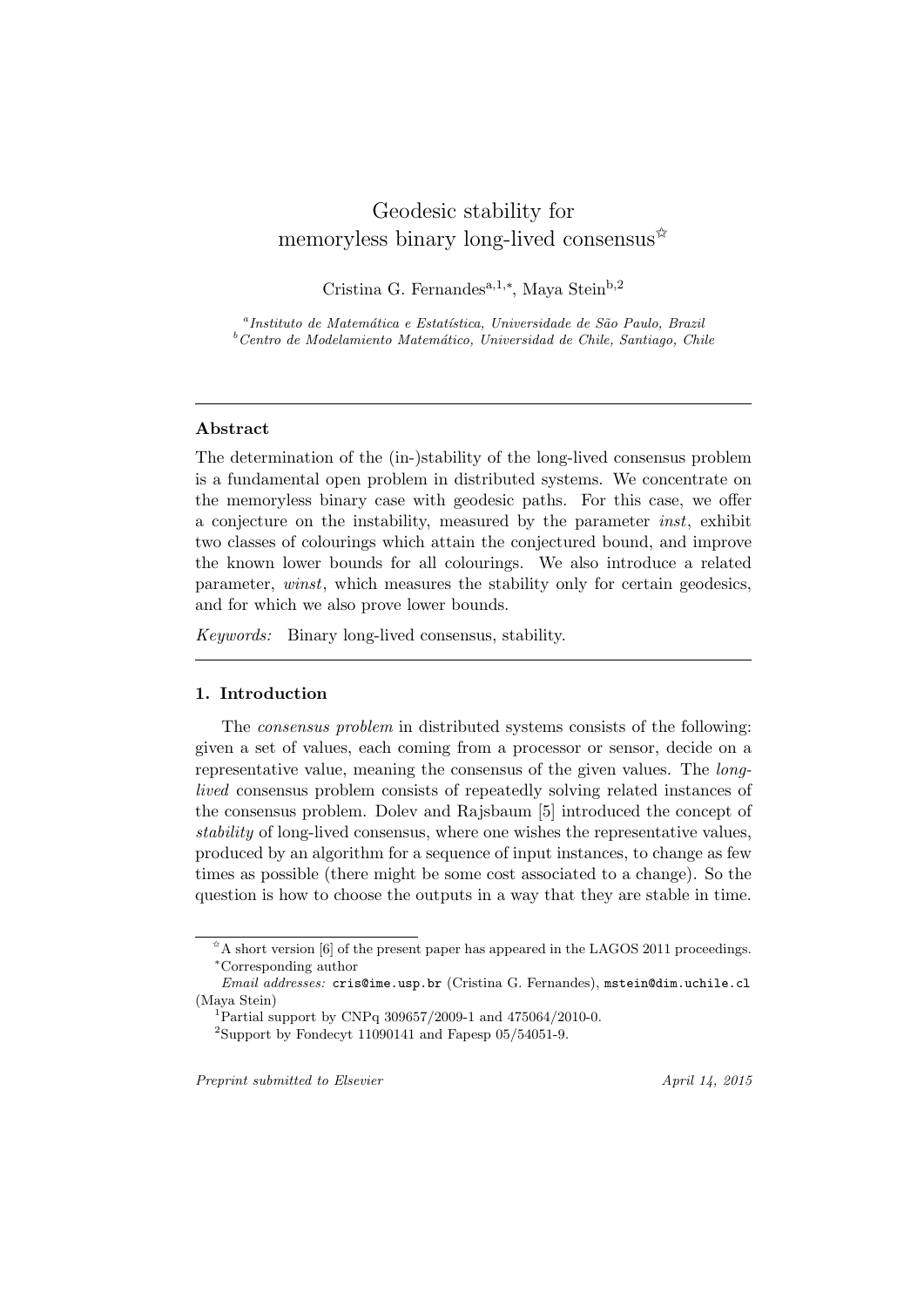In the case with memory, the algorithm may use the value produced for the previous instances in the sequence to decide on the value of the current instance. This is not allowed in the so called *memoryless* case. See also [1].

We will consider binary-valued consensus, with the input sequences being a geodesic path. The case with memory is completely solved in [5] and also, for the memoryless case, some bounds for the minimum number of changes are shown. Related work includes multi-valued consensus [3], binary and ternary consensus with random walks instead of geodesic paths [2, 8], and multi-valued consensus with oblivious paths (in which at most a certain number of components change) [4].

We need a few definitions in order to properly state the problem. The *n*-*hypercube* is  $\mathcal{H}_n := \{0, 1\}^n$ . Write  $0^n$  for  $(0, 0, \ldots, 0)$ , and similar. The *ball*  $B_t(0^n)$  *of radius t* around  $0^n$  consists of all elements of  $\mathcal{H}_n$  with at most *t* entries identical to 1. In the same way, we define  $B_t(1^n)$ .

A *colouring* of  $\mathcal{H}_n$  is a function  $f: \mathcal{H}_n \to \{0,1\}$ . We say that a colouring *f* respects  $B_t(0^n)$  and  $B_t(1^n)$  if  $f(x) = 0$  for each  $x$  in  $B_t(0^n)$  and  $f(x) = 1$ for each *x* in  $B_t(1^n)$ . Observe that if  $n < 2t + 1$ , the two balls  $B_t(0^n)$  and  $B_t(1^n)$  intersect, and no colouring can respect  $B_t(0^n)$  and  $B_t(1^n)$ . As we are not interested in this case, we say *t* is *valid* (for *n*) if  $n \geq 2t + 1$ .

A geodesic P (in  $\mathcal{H}_n$ ) is a sequence  $(x_0, x_1, \ldots, x_n)$  with  $x_i \in \mathcal{H}_n$  for  $i = 0, 1, \ldots, n$ , so that there is a permutation  $(p_1, \ldots, p_n)$  of  $(1, \ldots, n)$  such that the  $\ell$ th entry of  $x_j$  differs from the  $\ell$ th entry of  $x_{j-1}$  if and only if  $j = p_\ell$ . We then say that *P fixed* the *ℓ*th entry at time *j*.

We denote by  $inst(f, P)$ , for *instability*, the number of colour-jumps of  $P$ in the colouring *f*, that is, the number of indices *i* where  $f(x_i) \neq f(x_{i-1})$ . Any such index *i* shall be called a *jump* of *P* (in *f*). Let *inst*(*f*) be the maximum value of *inst*(*f, P*) over all geodesics *P*.

The connection of these concepts and the memoryless consensus problem in distributed systems is as follows. Each point of  $\mathcal{H}_n$  represents a set of *n* input values (one from each sensor). A colouring of  $\mathcal{H}_n$  corresponds to an assignment of a representative value for each possible set of input values. We prefer colourings that respect the balls of a certain radius as the output value should in some way be representative. A geodesic stands for a slowly changing system of inputs (one sensor at a time), and its instability is the number of changes of the representative value. We remark that, if one considers arbitrary paths instead of geodesics, there is no bound on the instability as the path might go back and forth between two points with a different output value (see [5]).

Now, a colouring that respects  $B_t(0^n)$  and  $B_t(1^n)$  and has low instability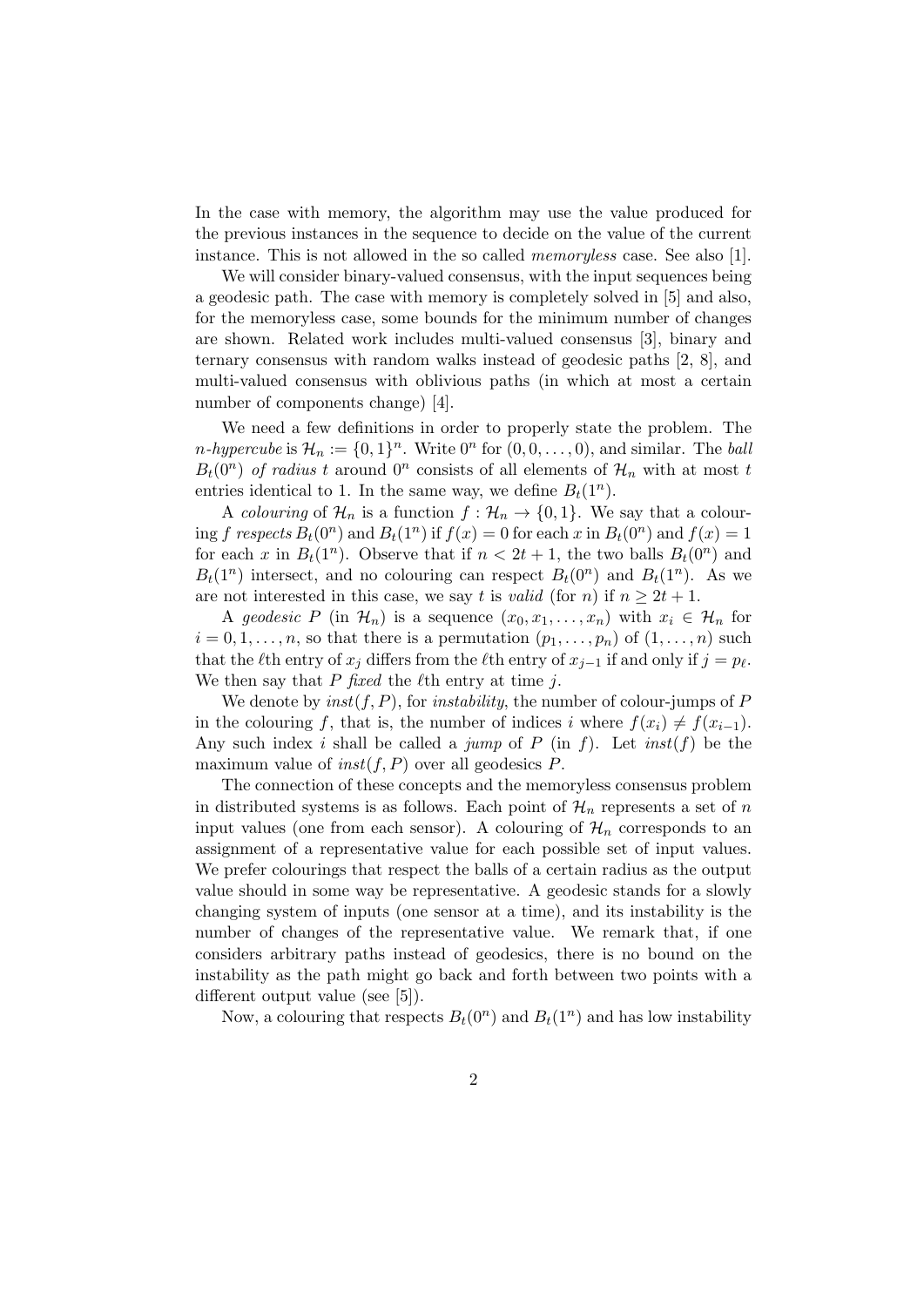is a good candidate for a consensus algorithm. One is therefore interested in the lowest possible instability.

**Problem 1.1** (Dolev & Rajsbaum [5]). *Given*  $n \in \mathbb{N}$ *, and t valid for n, find the minimum value inst* $(n, t)$  *for inst* $(f)$  *over all colourings*  $f$  *of*  $H_n$  *that respect*  $B_t(0^n)$  *and*  $B_t(1^n)$ *.* 

Dolev and Rajsbaum [5] proved the following special cases:  $inst(n, t) \geq 1$ for  $n > 4t$ ,  $inst(n, 0) = 1$ ,  $inst(n, 1) = 3$ , and  $inst(2t + 1, t) = 2t + 1$ . We establish a lower bound of  $\left\lfloor \frac{t-1}{n-2} \right\rfloor$  $\left[\frac{t-1}{n-2t}\right]$  +  $\left[\frac{t-1}{n-2t}\right]$  $\frac{t-1}{n-2t}$  + 3 on *inst*(*n, t*) that holds for all values of *n* and  $t \ge 1$  (cf. Theorem 4.1 (b)). The idea of the proof is using a geodesic that visits the two balls alternately.

A similar lower bound holds for the related parameter *winst*(*n, t*), which measures the maximum instability of a colouring considering only a special class of geodesics, namely those that start or end next to one of the balls, but in the opposite colour.

We consider the special case of  $n = 2t + 2$ , which is simpler, as every point outside the balls is neighbouring simultaneously the two balls, and so has neighbours in both colours. For  $t \geq 2$ , we improve our bounds to  $inst(2t + 2, t) \geq winst(2t + 2, t) \geq t + 3$  (Theorem 4.2). The basic tool for this result is Lemma 4.3, which serves for extending lower bounds for *winst* for smaller values of *t* to larger values of *t*. This tool is generalised for arbitrary values of *n* in Proposition 4.5. We apply Proposition 4.5 to the case  $n = 2t + 3$  to obtain a lower bound for *winst* and *inst* which again improves the ones given by Theorem 4.1.

As for upper bounds for *inst*, in [5] an example is given which shows that  $inst(n, t) \leq 2t + 1$ , and here, we provide more such examples (see below). We conjecture that the bound  $2t + 1$  is indeed the correct value.

**Conjecture 1.2** (Main conjecture). Let  $n \in \mathbb{N}$ , and t be valid for *n*. Then  $inst(n, t) = 2t + 1.$ 

If one can solve Problem 1.1, it would be interesting to find all *optimal* colourings, i.e., all colourings for which the bound  $inst(n, t)$  is attained. We exhibit two new classes,  $maj_t(k)$  and  $b_t^k$ , of colourings that have instability exactly  $2t + 1$ . The only earlier example  $(maj_t(2t + 1)$  in our language) is the one from [5].

The paper is organised as follows. In Section 2, we exhibit the two new classes of colourings with instability  $2t + 1$ . The parameter *winst* is introduced and motivated in Section 3. In Section 4, we establish the new lower bound on  $inst(n, t)$ , and in Sections 4.2 and 4.3 we present better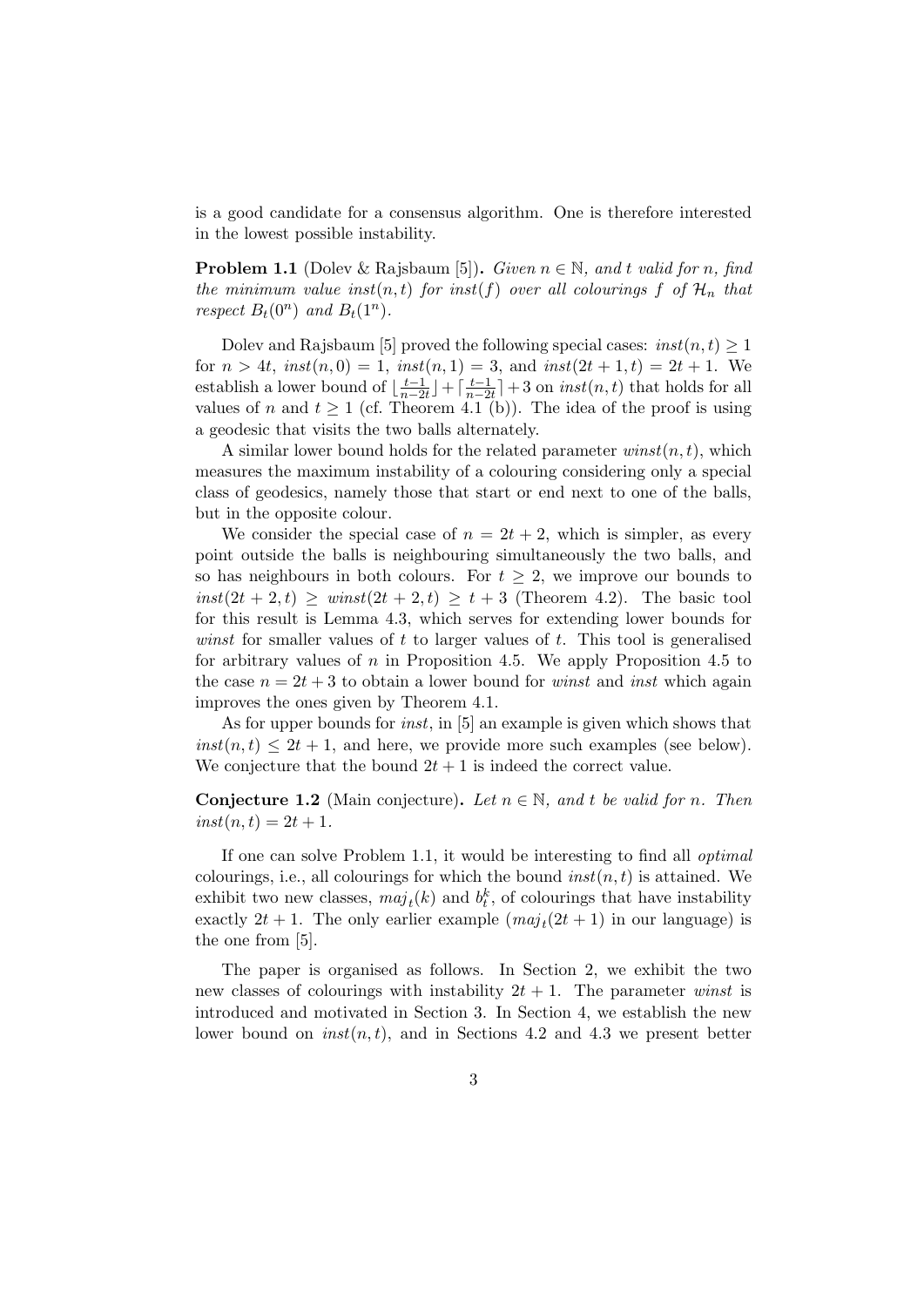lower bounds for the cases  $n = 2t + 2$  and  $n = 2t + 3$  respectively. Section 5 contains some final remarks.

#### **2. Candidates for optimal colourings**

We present two classes of colourings that respect the balls  $B_t(0^n)$ and  $B_t(1^n)$  and have instability  $2t + 1$ .

### *2.1. The majority colourings*

For a positive odd value  $k$ , define  $maj_t(k)$  to be the colouring that assigns to each point  $x \in \mathcal{H}_n$  not in  $B_t(0^n) \cup B_t(1^n)$  the colour that appears on the majority of the first *k* entries of *x*. The balls  $B_t(0^n)$  and  $B_t(1^n)$  are coloured canonically with 0 and 1, respectively.

For a positive even value *k*, define the auxiliary class  $maj'_{t}(k)$  as the class of colourings f that assign to each point x outside  $B_t(0^n)$  and  $B_t(1^n)$ (which are coloured canonically) the colour that appears on the majority of the first *k* entries of *x*, if there is such a (strict) majority, and an arbitrary colour if both colours appear equally often in the first *k* entries of *x*. We say a colouring  $f$  in  $maj'_{t}(k)$  is *symmetric* if, for every  $x$  and  $y$  outside  $B_t(0^n) \cup B_t(1^n)$ ,  $f(x) \neq f(y)$  whenever *x* and *y*, restricted to their first *k* entries, are the complement of each other. Let  $maj_t(k)$  be the class of all symmetric colourings in  $maj'_{t}(k)$ .

Note that, for even *k*, the class  $maj_t(k)$  is non-empty. Indeed, we can obtain a symmetric colouring  $f$  in  $maj'_{t}(k)$  in the following way. For all points  $x \in \mathcal{H}_k$  that have equally many 0's and 1's, and moreover start with a 0, we assign any colour  $c_x$  to all points outside  $B_t(0^n) \cup B_t(1^n)$  that start with *x*. Then, we assign the complement colour  $1 - c_x$  to all points outside  $B_t(0^n) \cup B_t(1^n)$  that start with the complement of *x*. The total number of points of  $\mathcal{H}_n$  coloured 0 in f equals the total number of points of  $\mathcal{H}_n$ coloured 1 (which is also true for  $maj_t(k)$  when *k* is odd).

In what follows, we often abuse notation and, for a positive even value *k*, write  $maj_t(k)$  for an arbitrary element of  $maj_t(k)$ .

**Proposition 2.1.** *Let*  $k$ *,*  $t$ *,*  $n \in \mathbb{N}$ *, with*  $0 \lt k \leq 2t + 1 \leq n$ *. Then*  $inst(maj_t(k)) = 2t + 1.$ 

The proof of Proposition 2.1 splits into two parts: in Lemma 2.2 we show that no geodesic jumps more than  $2t + 1$  in any  $maj_t(k)$ , and in Lemma 2.3 we present a geodesic that jumps at least  $2t + 1$  in any  $maj_t(k)$ .

Before we turn to these lemmas, let us remark that, for  $k > 2t + 1$  and odd, it is easy to find a geodesic that jumps  $k$  times in  $maj_t(k)$ . Indeed,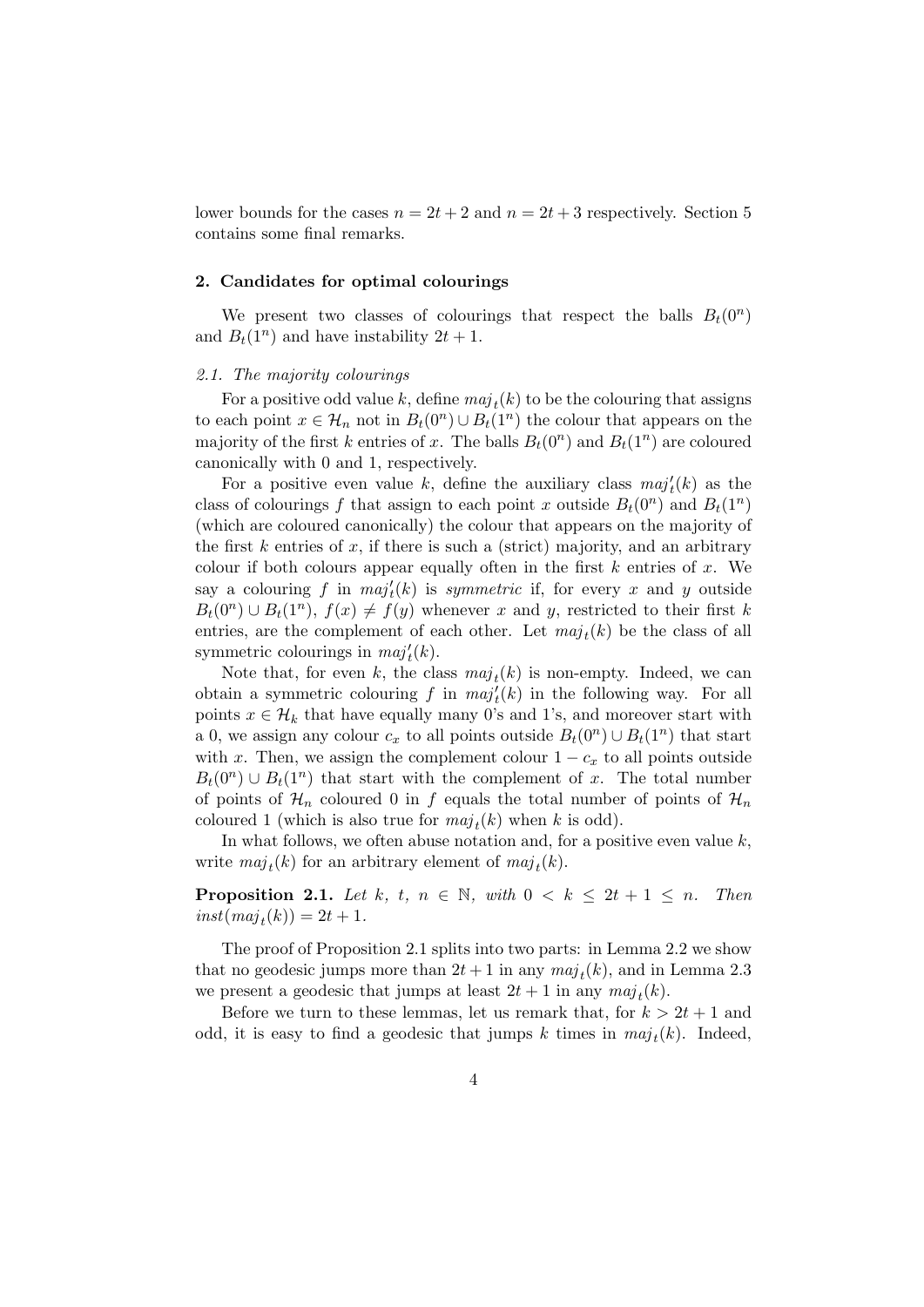we may start at the point  $(01)^{\lfloor n/2 \rfloor}$  and then at each step switch an entry, from the first to the last. Each of the *k* first steps is a jump. This shows that  $maj_t(k)$ , for *k* large and odd, has instability larger than  $2t + 1$ .

The remainder of this section is devoted to the proof of Proposition 2.1, i.e., to Lemma 2.2 and Lemma 2.3. For a geodesic  $P = (x_0, x_1, \ldots, x_{n-1}, x_n)$ , the path  $Q = (x_n, x_{n-1}, \ldots, x_1, x_0)$  is also a geodesic, and is called the *reverse* of *P*. Clearly,  $inst(f, P) = inst(f, Q)$  for any colouring *f*.

**Lemma 2.2.** *If*  $0 < k \leq 2t + 1 \leq n$ *, then inst* $(maj_t(k)) \leq 2t + 1$ *.* 

*Proof.* Suppose otherwise. Then there is a geodesic  $P = (x_0, x_1, x_2, \ldots, x_n)$ in  $\mathcal{H}^n$  with  $inst(maj_t(k), P) \geq 2t + 2$ . Let *m* be so that the *m*th jump of *P* is the first jump that fixes one of the last  $n-k$  entries (as  $k < 2t + 2$ , there is such an  $m, 1 \leq m \leq n$ . Suppose that, among all geodesics as above, *P* is chosen such that  $m = m(P)$  is as large as possible. Our plan is to modify P to a geodesic P' with at least  $2t + 2$  jumps and  $m(P') > m(P)$ , thus obtaining a contradiction.

Let  $i+1$  be the first jump of *P*, and let  $\ell$  be the  $(2t+2)$ nd jump of *P*. We assume that  $maj_t(k)(x_\ell) = 1$ , and thus  $maj_t(k)(x_i) = 1$ . The other case is analogous.

As  $\ell$  is the  $(2t + 2)$ nd jump of *P*, there are  $t + 1$  jumps *j* with  $j < \ell$ and  $maj_t(k)(x_j) = 0$ . Hence, *P* fixed  $(t+1)$  0's before time  $\ell$ , and therefore  $x_{\ell} \notin B_t(1^n)$ . Thus, since  $maj_t(k)(x_{\ell}) = 1$ , the majority of the first *k* entries of  $x_\ell$  is not 0: it is 1 or  $k$  is even and  $x_\ell$  has as many 0's as 1's in its first  $k$ entries. We can use the same argument on the reverse of *P* to obtain that  $x_i \notin B_t(1^n)$ , and thus the majority of the first *k* entries of  $x_i$  is 1 or *k* is even and  $x_i$  has as many 0's as 1's in its first  $k$  entries. Thus we showed that

> *the first k entries of*  $x_i$  *contain at least as many* 1*'s as* 0*'s*, (1) *and the same holds for*  $x_{\ell}$ *.*

Because  $maj_t(k)(x_i) = maj_t(k)(x_\ell) = 1$ , the first *k* entries of  $x_i$  and of  $x_\ell$  are not the complement of each other. So, by (1), at least one entry within the *k* first, say the first entry, is 1 in both  $x_i$  and  $x_\ell$ . This implies that all  $x_j$  with  $i \leq j \leq \ell$  start with a 1.

Let *S* be the set of those of the first  $k$  entries of  $x_i$  that do not change in *P* between  $x_i$  and  $x_\ell$ . We have just seen that  $s := |S| \geq 1$ . Let  $z_1$  be obtained from  $x_i$  by changing the first entry to 0, and for  $1 < j \leq s$  let  $z_j$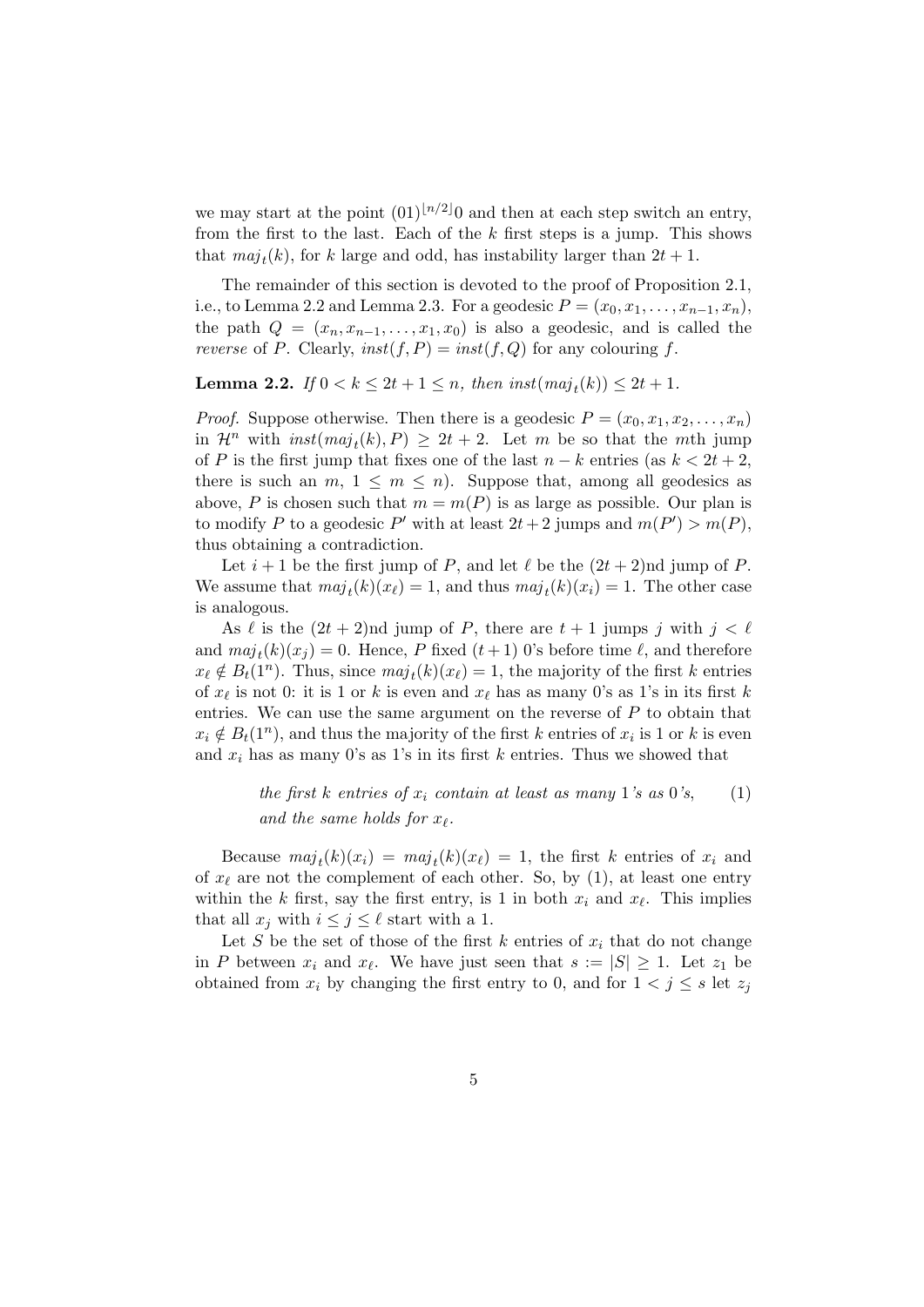be obtained from *zj−*<sup>1</sup> by changing another of the entries in *S*. Then

*the first k entries of*  $z_s$  *are the complement of the first k entries of*  $x_\ell$ .

(2)

Let *h* be the  $(2t + 1)$ st jump of *P*. Then  $maj_t(k)(x_{h-1}) = 1$  and  $maj_t(k)(x_h) = 0$ . There are *t* jumps  $j \leq h - 1$  with  $maj_t(k)(x_j) = 1$ , each fixing a 1 distinct from the first entry. Thus in total  $x_h$  and  $x_{\ell-1}$  have at least  $(t + 1)$  1's, and cannot be in  $B_t(0^n)$ . In the same way, we see that  $x_{i+1} \notin B_t(0^n)$ .

Consider  $P' = (z_s, z_{s-1}, \ldots, z_1, x_i, x_{i+1}, \ldots, x_\ell, y_0, y_1, \ldots, y_{n-s-\ell+i-1}),$ where the  $y_j$ 's are arbitrarily chosen to complete  $P'$  to a geodesic. Note that  $P'$  jumps at least  $2t + 2$  times, as it has the same jumps as  $P$  between  $x_i$  and  $x_\ell$ . We claim that

$$
P' \text{ has a jump in its first } s+1 \text{ steps.} \tag{3}
$$

Then we are done because the first  $m+1$  jumps of  $P'$  fix one of the first k entries, contradicting our choice of *P*.

It remains to prove (3). As  $x_{i+1} \notin B_t(0^n)$  and  $maj_t(k)(x_{i+1}) = 0$ , there are at least as many 0's as 1's among the first  $k$  entries of  $x_{i+1}$ . So, since the first entry of  $x_i$  is 1, but the first entry of  $z_1$  is 0, there are also at least as many 0's as 1's among the first *k* entries of *z*1.

Now, as  $x_i \notin B_t(1^n)$ , also  $z_1 \notin B_t(1^n)$ . Hence, if the first *k* entries of  $z_1$  contain more 0's than 1's, it follows that  $maj_t(k)(z_1) = 0$ . As  $maj_t(k)(x_i)=1$ , the geodesic  $P'$  has the jump  $x_i$ , which is as desired for (3). So we may assume that the first  $k$  entries of  $z_1$  contain exactly as many 0's as 1's. (It is because of this possibility that we add not only  $z_1$  but also  $z_s, \ldots, z_2$  to  $P'$ .) By (1) and (2), and by the definition of  $z_s$ , it follows that  $z_s$  has at least as many 0's as 1's in its first  $k$  entries, and so at least as many 0's as  $z_1$  has. So,  $z_1 \notin B_t(1^n)$  implies that  $z_s \notin B_t(1^n)$  and hence,  $maj_t(k)(z_s) = 0$ . This finishes the proof of (3), and thus the proof of the lemma.  $\Box$ 

For the proof of the second lemma, and later on, the following definition will turn out to be useful. We call a geodesic in  $\mathcal{H}_n$  an *m*-geodesic if it starts in a point of  $\mathcal{H}_n$  which has exactly *m* entries equal to 1. (It then ends in a point which has exactly *m* entries that equal 0.)

For even  $k \leq 2t+1$ , the statement of the second lemma is slightly stronger than we first claimed. Indeed, we present a geodesic that jumps  $2t + 1$ times for a subclass of  $maj'_{t}(k)$  larger than  $maj_{t}(k)$ . We say a colouring  $f$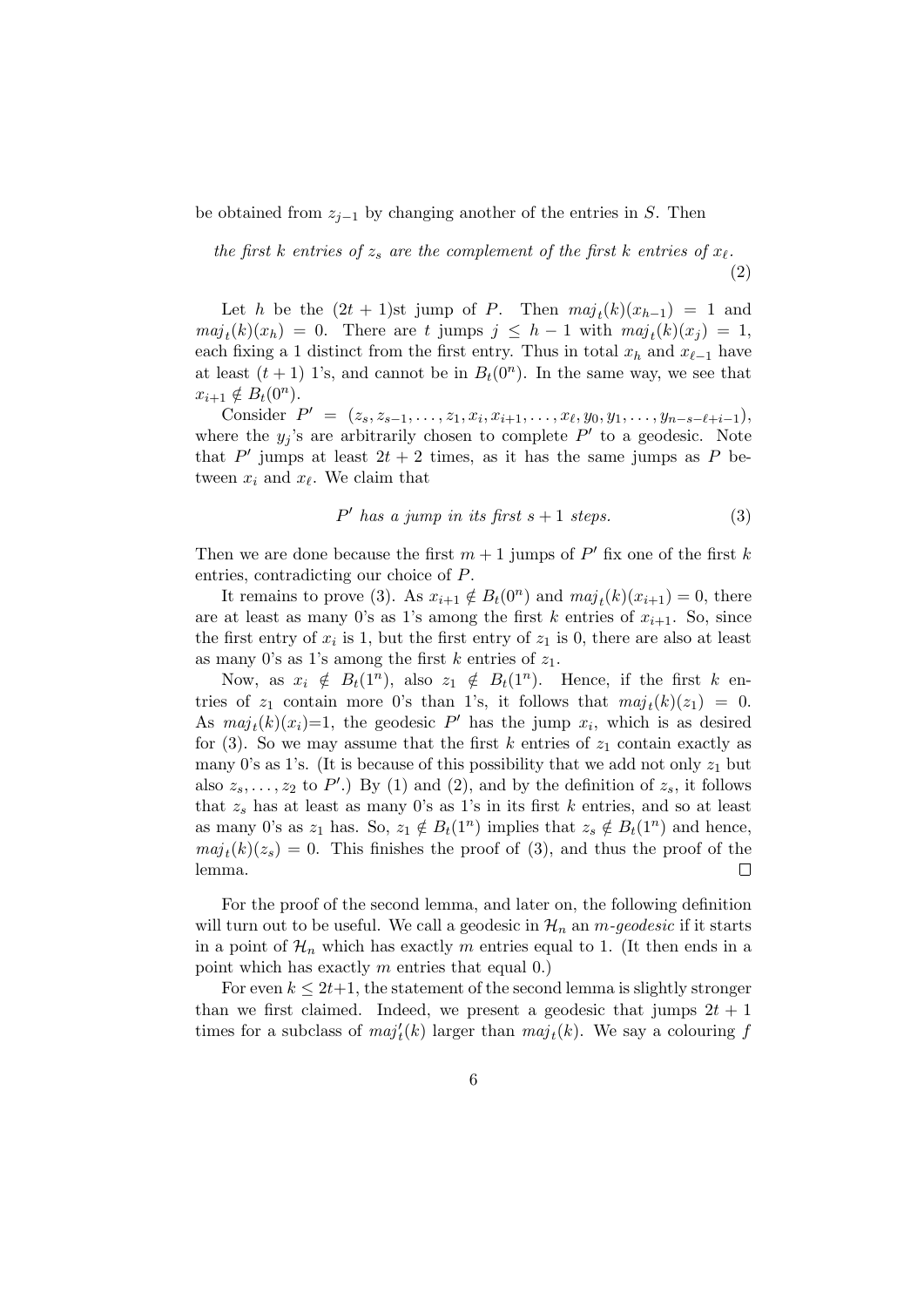in  $maj<sup>t</sup>(k)$  is *k-defined* if  $f(x) = f(y)$  whenever *x* and *y* coincide in the first *k* entries, for every *x* and *y* outside  $B_t(0^n) \cup B_t(1^n)$ . Let  $\overline{maj}_t(k)$ denote the set of all *k*-defined colourings in  $maj'_{t}(k)$  for which there is a point coloured 1 which has exactly  $t + 1$  entries equal to 1. Let us argue that  $maj_t(k) \subseteq \overline{maj}_t(k)$ .

First, observe that if *f* is symmetric then *f* is *k*-defined. Indeed, consider a point x in  $\mathcal{H}_k$  with the same number of 1's and 0's, and its complement  $\bar{x}$ . As *f* is symmetric,  $f(xy) \neq f(\bar{x}z)$  for every *y* and *z* in  $\mathcal{H}_{n-k}$  such that *xy* and  $\bar{x}z$  are not in  $B_t(0^n) \cup B_t(1^n)$ . Further, note that for every  $xy$  outside  $B_t(0^n) \cup B_t(1^n)$  there is a point  $\bar{x}z$  outside  $B_t(0^n) \cup B_t(1^n)$ , namely  $\bar{x}\bar{y}$ . Thus  $f(xy) = f(xy')$  for every *y* and *y'* in  $\mathcal{H}_{n-k}$  such that *xy* and *xy'* are not in  $B_t(0^n) \cup B_t(1^n).$ 

Second, for  $k \leq 2t + 1 \leq n$ , let us show that, for any  $maj_t(k)$ , there is a point coloured 1 with exactly  $t + 1$  entries equal to 1. Consider the point

$$
x = 1^{\lceil k/2 \rceil} 0^{\lfloor k/2 \rfloor} 1^{t+1-\lceil k/2 \rceil} 0^{n-t-1-\lfloor k/2 \rfloor}.
$$

Note that this point is well-defined, as  $\lceil k/2 \rceil \leq t+1$  and  $n \geq 2t+1 \geq$  $t+1+|k/2|$ . Further, *x* has exactly  $t+1$  entries equal to 1. If *k* is odd, then the majority of the first *k* entries is 1, and so *x* has colour 1. If *k* is even, then there is a tie on the first *k* entries. Consider the point

$$
y = 0^{k/2} 1^{k/2} 1^{t+1-k/2} 0^{n-t-1-k/2}.
$$

Note that also  $y$  has exactly  $t + 1$  entries equal to 1. By symmetry, one of *x*, *y* has colour 1, and is thus the point we were looking for.

**Lemma 2.3.** *If*  $0 < k \leq 2t + 1 \leq n$ , *then inst* $(maj_t(k)) \geq 2t + 1$  *and, if k*  $is$   $even, \; inst(\overline{maj}_t(k)) \geq 2t + 1.$ 

*Proof.* Let  $f = maj_t(k)$  if *k* is odd, and let *f* be an arbitrary colouring in  $maj_t(k)$  if *k* is even. We will prove the following stronger assertion.

For 
$$
0 < k \leq 2t + 1 \leq n
$$
, there exists a  $(t+1)$ -geodesic P such  
that  

$$
inst(f, P) \geq 2t + 1
$$
 (4)

*and the first point of P is coloured* 1*.*

We shall prove (4) by using induction on *t*, keeping *k* fixed, but letting *n* vary. More precisely, fix  $k > 0$ , then, at each step  $t$ , the assertion is shown to hold for *t* if  $k \leq 2t + 1$ , and for all choices of *n* which satisfy the inequality  $2t + 1 \leq n$ .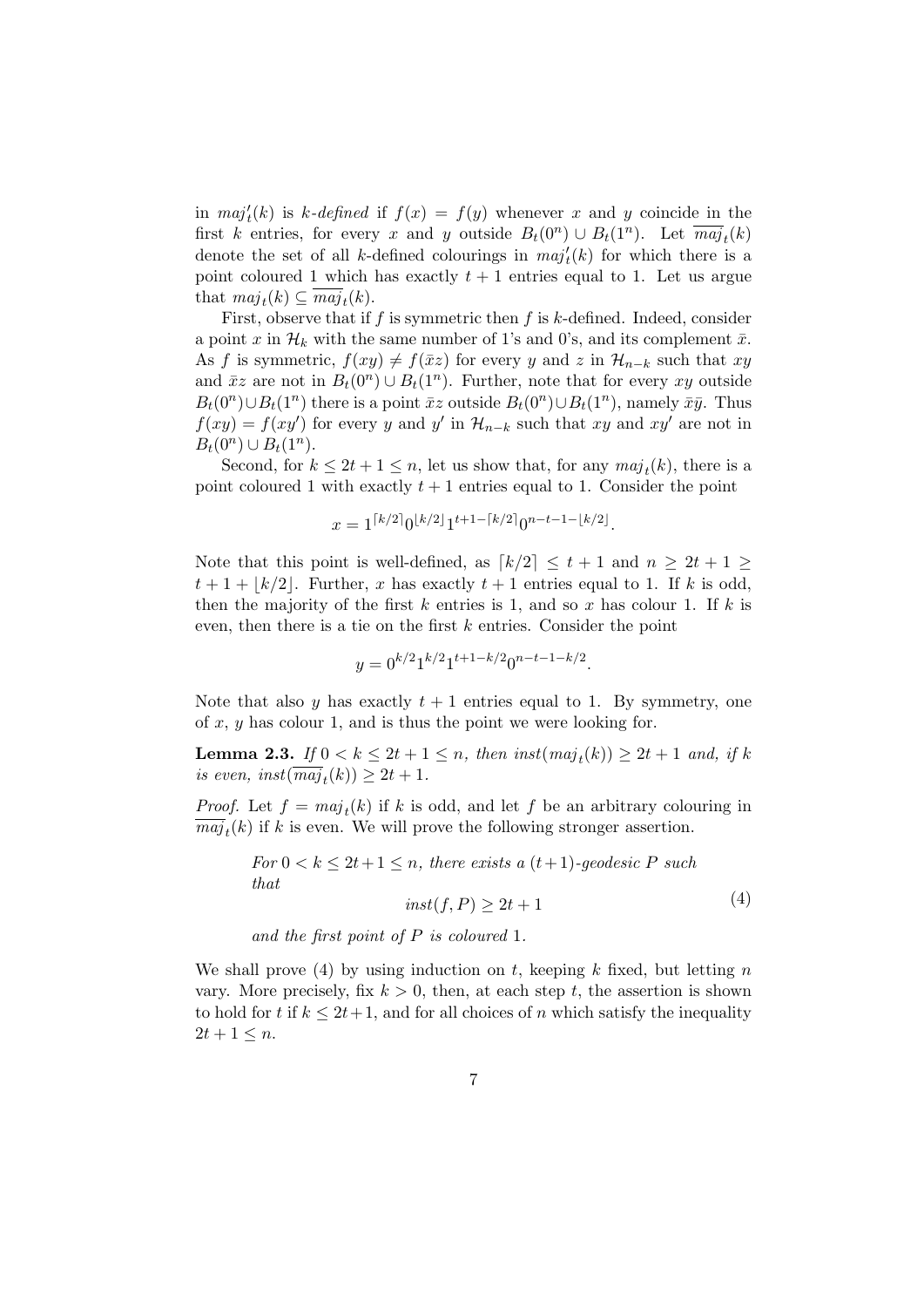We start the induction with  $t = |k/2|$ , that is,  $k = 2t$  or  $k = 2t+1$ . Let x be a point coloured 1 with exactly  $t+1$  entries equal to 1, and exactly  $|k/2|$ 0's within the first *k* entries. Say  $x = 1<sup>t</sup>0<sup>t</sup>10<sup>n-2t-1</sup>$ . Consider the  $(t + 1)$ geodesic

$$
P = (1t0t10n-2t-1, [1]\n1t0t0n-2t, [0]\n1t+10t-10n-2t, [1]\n01t0t-10n-2t, [0]\n01t+10t-20n-2t, [1]\n021t0t-20n-2t, [0]\n021t+10t-30n-2t, [1]\n031t0t-30n-2t, [0]\n...\n0t1t0n-2t, [0]\n0t1t0n-2t-11, [0]\n0t1t0n-2t-212, [0]\n...\n0t1t01n-2t-1), [0].
$$

Note that, within the first  $2t+2$  points in *P*, every second point lies in  $B_t(0^n)$ and thus has colour 0. The first point is *x*, and thus has colour 1. The remaining of the first  $2t + 2$  points are not in  $B_t(0^n)$  and have a majority of 1's on their first *k* entries, so they are coloured 1. Hence *P* jumps  $2t + 1$ times within its first  $2t + 2$  points, and is a geodesic as desired.

So, for the induction step, suppose that  $k \leq 2t - 1$ . Then,  $n \geq 2t + 1 \geq 2$  $k + 2$ . Consider  $f$  on

$$
\tilde{\mathcal{H}}^n := \{ x \in \mathcal{H}^n : x(n-1) = 0 \text{ and } x(n) = 1 \},
$$

and observe that this is equivalent to considering  $maj_{t-1}(k-2)$  on  $\mathcal{H}^{n-2}$  for odd *k*, or  $\overline{maj}_{t-1}(k-2)$  on  $\mathcal{H}^{n-2}$  for even *k*. Indeed, outside  $B_t(0^n) \cup B_t(1^n)$ , the majority on the first *k* entries rules and, for even *k*, if there is a tie on the first *k* entries, this still determines exactly one colour, and there is a point coloured 1 with exactly  $t + 1$  entries equal to 1, and exactly  $k/2$  0's within the first *k* entries.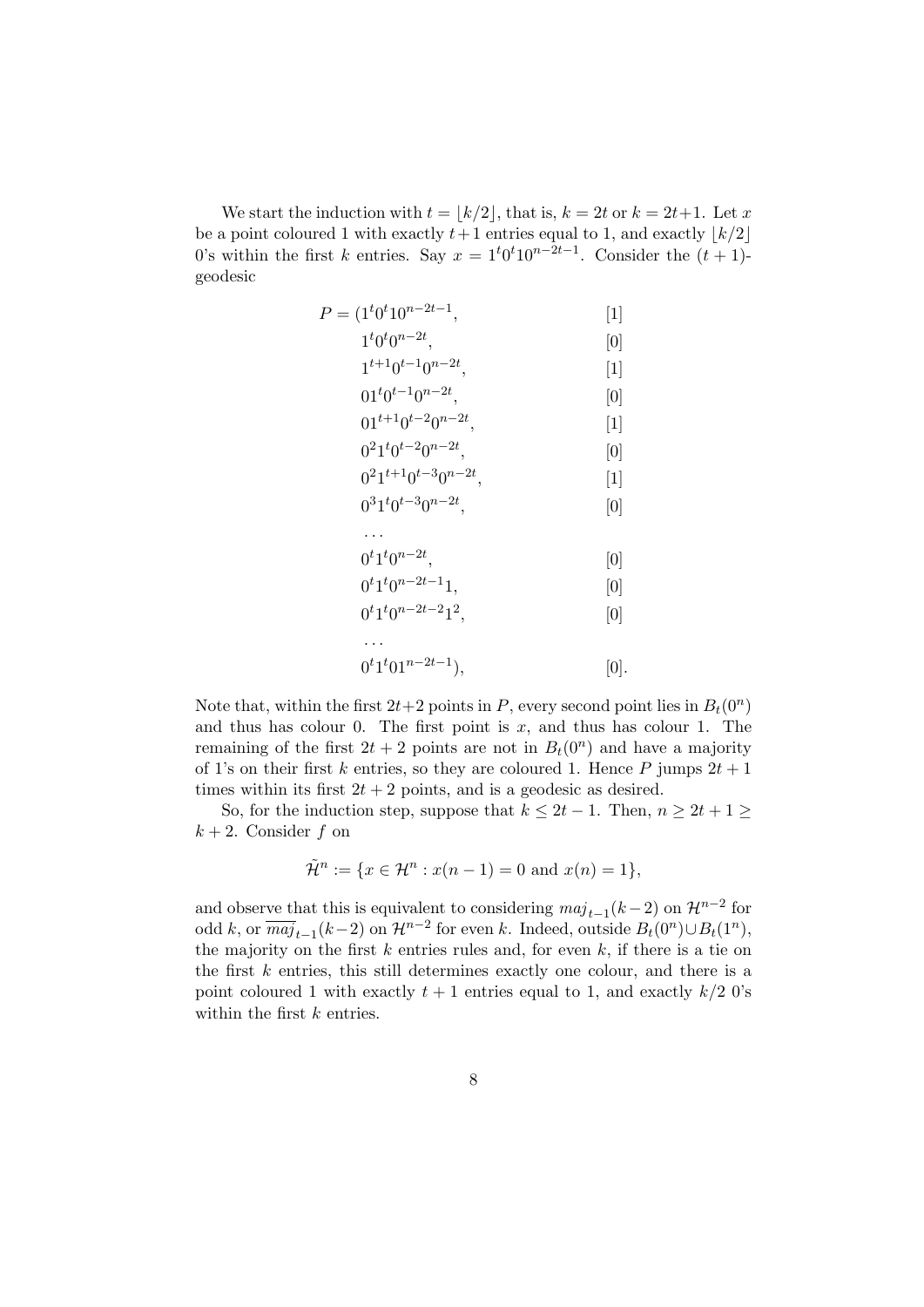Hence, by induction, we know that there exists a *t*-geodesic  $\tilde{P}$  in  $\mathcal{H}^{n-2}$ that is as in (4) for  $k-2$  and  $t-1$ . In particular,  $\tilde{P}$  jumps at least  $2(t-1)+1=$ 2*t* − 1 times. Abusing notation slightly, we shall consider  $\tilde{P}$  as a path in  $\tilde{\mathcal{H}}^n$ .

Now we extend  $\tilde{P}$  to a geodesic in  $\mathcal{H}^n$  adding two more jumps. By (4), we know that  $\tilde{P}$  starts at a point  $y = (y(1), y(2), \ldots, y(n-2), 0, 1)$  with  $f(y) = 1$ , and with exactly  $t + 1$  entries equal to 1 (among these the last entry). We add the points  $y'' := (y(1), y(2), \ldots, y(n-2), 1, 0)$  and  $y' := (y(1), y(2), \ldots, y(n-2), 0, 0)$  to the beginning of  $\tilde{P}$  and obtain a geodesic *P* as desired. Indeed,  $y' \in B_t(0^n)$  as  $y'$  has exactly *t* entries equal to 1, hence  $f(y') = 0$ , and so we have our first extra jump. Note that  $y''$ has exactly as many 1's as *y* (in particular,  $y'' \notin B_t(0^n)$ ) and, moreover,  $y''$ has the same first *k* entries as *y*. Thus,  $f(y'') = 1$ , and we have the second extra jump, implying that  $P$  is as desired for  $(4)$ .  $\Box$ 

#### *2.2. The partition colourings*

We present a second class of colourings, the colourings  $b_t^k$ , which respect the balls  $B_t(0^n)$  and  $B_t(1^n)$  and have instability  $2t + 1$ . Before that, we define the auxiliary colouring  $a_j^{\mathcal{Q}}$  that will be used in the definition of  $b_t^k$ .

Let *m*, *s*, and *t* be such that  $m \geq (s+1)(t+1)$ . Let  $\mathcal Q$  be a partition of  $[m]$  into  $s + 1$  sets of size at least  $t + 1$  each. For  $j = 0, 1$ , let  $a_j^{\mathcal{Q}}$  be the following colouring of  $\mathcal{H}_n$ .

We define the colouring  $a_0^Q$  by letting  $a_0^Q(x) = 0$  if and only if, in at least one of the sets in *Q*, all entries are 0. As the sets in *Q* have size at least  $t + 1$ , it is not difficult to see that  $a_0^{\mathcal{Q}}$  respects  $B_t(1^m)$  (because, for  $a_0^Q(x) = 0$ , at least  $t + 1$  entries of x must be 0). Also, as Q has  $s + 1$ sets,  $a_0^{\mathcal{Q}}$  respects  $B_s(0^m)$  (because, for  $a_0^{\mathcal{Q}}(x) = 1$ , point *x* must have at least one entry 1 for each of the  $s + 1$  sets).

The second colouring,  $a_1^{\mathcal{Q}}$ , is defined by setting  $a_1^{\mathcal{Q}}(x) = 1$  if and only if, in at least one of the sets in  $Q$ , all entries are 1. Similarly as for  $a_0^Q$ , we see that  $a_1^{\mathcal{Q}}$  respects both  $B_s(1^m)$  and  $B_t(0^m)$ .

Consider a geodesic  $P = (x_0, x_1, \ldots, x_m)$  in  $\mathcal{H}_m$ . Note that, if *i* is a jump of *P* in  $a_j^Q$ , then for some set *Q* in *Q* we have that  $x_{\ell}(q) = j$  for all  $q \in Q$ either for  $\ell = j - 1$  or for  $\ell = j$ , but not for both. We say that the jump *i* is associated to this set *Q*. Thus there are at most two jumps in *P* associated to the same set *Q* in *Q*. This implies that  $a_j^{\mathcal{Q}}$  jumps at most  $2|\mathcal{Q}| = 2(s+1)$ times.

Now, let *k*, *s*, *t*, and *n* be such that *k* is odd,  $s \geq -1$ ,  $t = s + (k+1)/2$ , and  $n \geq (s+1)(t+1) + k$ . Note that  $k \leq 2t+1$  because  $s \geq -1$ . Let  $\mathcal Q$  be a partition of  $[n-k]$  into  $s+1$  sets of size at least  $t+1$  each. (If  $s=-1$ , then  $n = k$  and  $\mathcal{Q} = \emptyset$ .) We shall define the colouring  $b_t^k = b_t^k(\mathcal{Q})$  using  $a_0^{\mathcal{Q}}$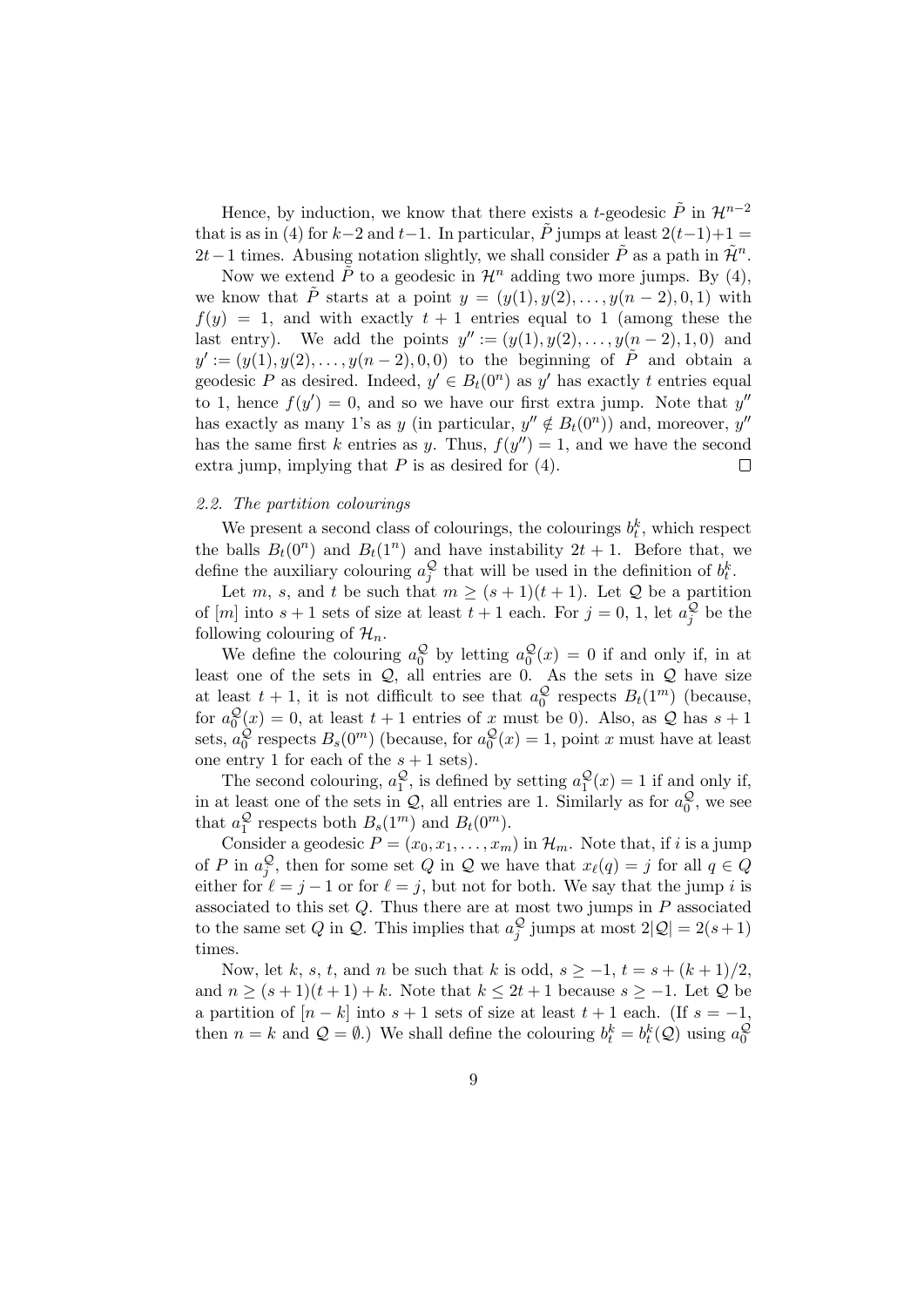and  $a_1^{\mathcal{Q}}$  in  $\mathcal{H}_{n-k}$ . We abuse notation and assume that  $a_j^{\mathcal{Q}}(y) = 1 - j$  if  $\mathcal{Q}$ or *y* is empty.

For each point  $x$ , if the majority of the first  $k$  entries of  $x$  is 1, then let  $b_t^k(x) = a_0^{\mathcal{Q}}(x')$ , where *x*<sup>'</sup> is *x* without the first *k* entries. If the majority  $\boldsymbol{0}$ of the first *k* entries of *x* is 0, then let  $b_t^k(x) = a_1^{\mathcal{Q}}(x')$ . In both cases, we sometimes abuse notation and write that  $b_t^k = a_j^{\mathcal{Q}}$  in *x*.

It is not difficult to see that  $b_t^k$  respects the balls  $B_t(0^n)$  and  $B_t(1^n)$ . Indeed, let us suppose the majority of the first *k* entries of some point *x* is 1, and hence  $b_t^k = a_0^{\mathcal{Q}}$  (the other case is symmetric). If *x* has at most *t* entries equal to 0, clearly no set in  $Q$  can only consist of 0's, and so  $b_t^k(x) = 1$ . On the other hand, if *x* has at most *t* 1's, then *x'* has at most  $t-(k+1)/2 = s$ 1's and therefore, as  $|Q| = s + 1$ , there is a set in  $Q$  that only consists of 0's. Thus  $b_t^k(x) = 0$  in this case. Hence, in either case,  $b_t^k(x)$  is as desired.

Observe that, for  $t = 0$  and  $k = 1$ , we have  $s = -1$ , and hence  $n = 1$ . In this case,  $b_0^1 = maj_0(1)$ .

**Proposition 2.4.** Let 
$$
k, t, n \in \mathbb{N}
$$
 be such that  $k$  is odd,  $k \leq 2t + 1$  and  $n \geq (t + 1 - \frac{k+1}{2})(t+1) + k = \frac{(t+1)(2t+1) - k(t-1)}{2}$ . Then  $inst(b_t^k) = 2t + 1$ .

*Proof.* Let *P* be a geodesic in  $\mathcal{H}_n$ . To prove that *P* jumps at most  $2t + 1$ times in  $b_k^t$ , first note that at most  $k$  jumps of  $P$  are associated to its first  $k$ entries. Second, note that *P* has at most two jumps associated to each set *Q* in *Q*. Indeed, if *P* has one jump associated to *Q* while  $b_t^k = a_j^Q$ , then *P* has at most one more jump associated to *Q* while  $b_t^k = a_{1-j}^Q$ . Similarly, if *P* has two jumps associated to  $Q$  while  $b_t^k = a_j^Q$ , then  $P$  has no jumps associated to Q while  $b_t^k = a_{1-j}^{\mathcal{Q}}$ .

Also, it is not hard to find a geodesic in  $\mathcal{H}_n$  that jumps  $2t+1$  times in  $b_t^k$ . Consider a point  $x_0$  with  $(k+1)/2$  1's in the first *k* entries, and exactly one 1 in each of the sets in  $Q$ . Then  $x_0$  has exactly  $t+1$  entries equal to 1. Take a geodesic that starts in  $x_0$ , and jumps  $k$  times by changing alternatively 1's to 0's and 0's to 1's within the first *k* entries. After that, we have that  $b_t^k = a_1^{\mathcal{Q}}$ . So we can jump twice per set *Q* in *Q* by changing all entries in *Q* to 1 first, and then changing the unique entry in *Q* that started with a 1 to a 0.  $\Box$ 

## **3. Well-ending geodesics and** *k***-defined colourings**

If we try to determine  $inst(f)$  for some given colouring  $f$ , in general it is not necessary to calculate  $inst(f, P)$  for *all* geodesics  $P$ . A geodesic  $P$ that starts deep inside  $B_t(0^n)$ , for instance, will jump at most as much as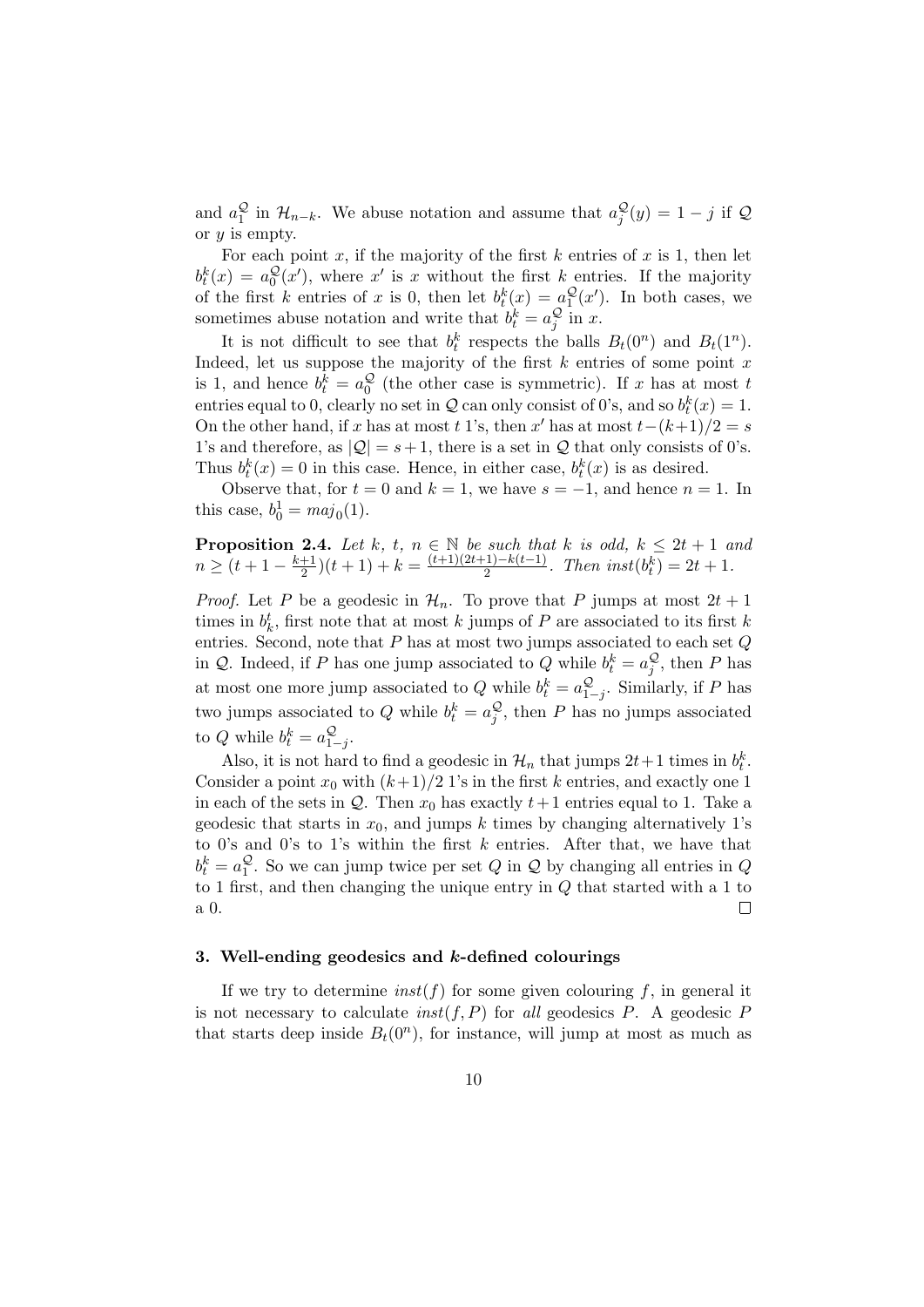any geodesic *P ′* we obtain from *P* by cutting off the first few steps, and prolonging it arbitrarily at the end. So we may restrict our attention to geodesics that start outside the ball  $B_t(0^n)$ , or on its border.

In this section, we will introduce an even more restricted class of geodesics, that are easier to handle, and might be useful for attacking Conjecture 1.2. We need some notation for this. Let f be some colouring of  $\mathcal{H}_n$ . We say *f* is a  $(t + 1)$ -colouring of  $\mathcal{H}_n$  if *f* respects  $B_t(0^n)$  and  $B_t(1^n)$  but *f* does not respect  $B_{t+1}(0^n)$  and  $B_{t+1}(1^n)$ . In particular, if  $f(0^n) = 1$  or  $f(1^n) = 0$ , then *f* is a 0-colouring of  $\mathcal{H}_n$ . Note that every colouring of  $\mathcal{H}_n$ is a  $(t + 1)$ -colouring for a unique *t*. Now, let *f* be a  $(t + 1)$ -colouring. By our definition of an *m*-geodesic above (before Lemma 2.3), a (*t*+ 1)-geodesic starts in a point with exactly  $t+1$  entries equal to 1, that is, right next to the ball  $B_t(0^n)$ .

If  $P$  is a geodesic whose first point is coloured 1 in  $f$ , or whose last point is coloured 0 in *f*, we say *P* ends well (in *f*). Let  $winst(f)$  denote the maximum value of  $inst(f, P)$ , taken over all well-ending  $(t+1)$ -geodesics  $P$ , where *t* is such that *f* is a  $(t+1)$ -colouring of  $\mathcal{H}_n$ . In analogy to Problem 1.1, we ask the following.

**Problem 3.1.** *Given*  $t$  *valid for*  $n$ *, which is the smallest value winst* $(n, t)$ *such that winst* $(n, t) = \text{winst}(f)$  *for some*  $(t + 1)$ *-colouring*  $f$ ?

Observe that  $winst(f) \leq inst(f)$  for every colouring *f*. Moreover,  $\max_{t \leq s \leq (n-1)/2} \{ \text{winst}(n, s) \} \leq \text{inst}(n, t)$  for all *t* valid for *n*.

Here we extend the definition of *k*-defined given in Subsection 2.1. Call a colouring *f*  $k$ *-defined*<sup>3</sup> if there are  $k$  indices such that  $f(x) = f(y)$  for any two points  $x, y \in \mathcal{H}_n \setminus (B_t(0^n) \cup B_t(1^n))$  that coincide in all entries given by these *k* indices. A *k*-defined colouring that is not (*k−*1)-defined is called *strictly k*-defined. For instance,  $maj_t(k)$  is strictly *k*-defined and  $a_0^{\mathcal{Q}}$ is strictly *n*-defined.

Let *t* be valid for *n*. For the next lemma, let  $F<sup>n</sup>(t)$  denote the set of all strictly *n*-defined  $(t + 1)$ -colourings of  $\mathcal{H}_n$ , and let  $F^{\leq n-2t}(t)$  denote the set of all strictly *k*-defined  $(t + 1)$ -colourings of  $\mathcal{H}_n$  with  $0 \leq k < n - 2t$ .

**Lemma 3.2.** If  $winst(f') \geq 2t' + 1$  for all t' valid for n and all  $f' \in F^n(t')$ , *then winst*(*f*)  $\geq 2t + 1$  *for all t valid for n and all*  $f \in F^{< n-2t}(t)$ *.* 

<sup>3</sup> We remark that in [5, pg. 39], *one-bit defined* colourings are introduced. This definition differs from ours (for  $k = 1$ ) as we canonically colour the balls  $B_t(0^n)$  and  $B_t(1^n)$ . For instance,  $maj_t(1)$  is 1-defined, but not one-bit defined.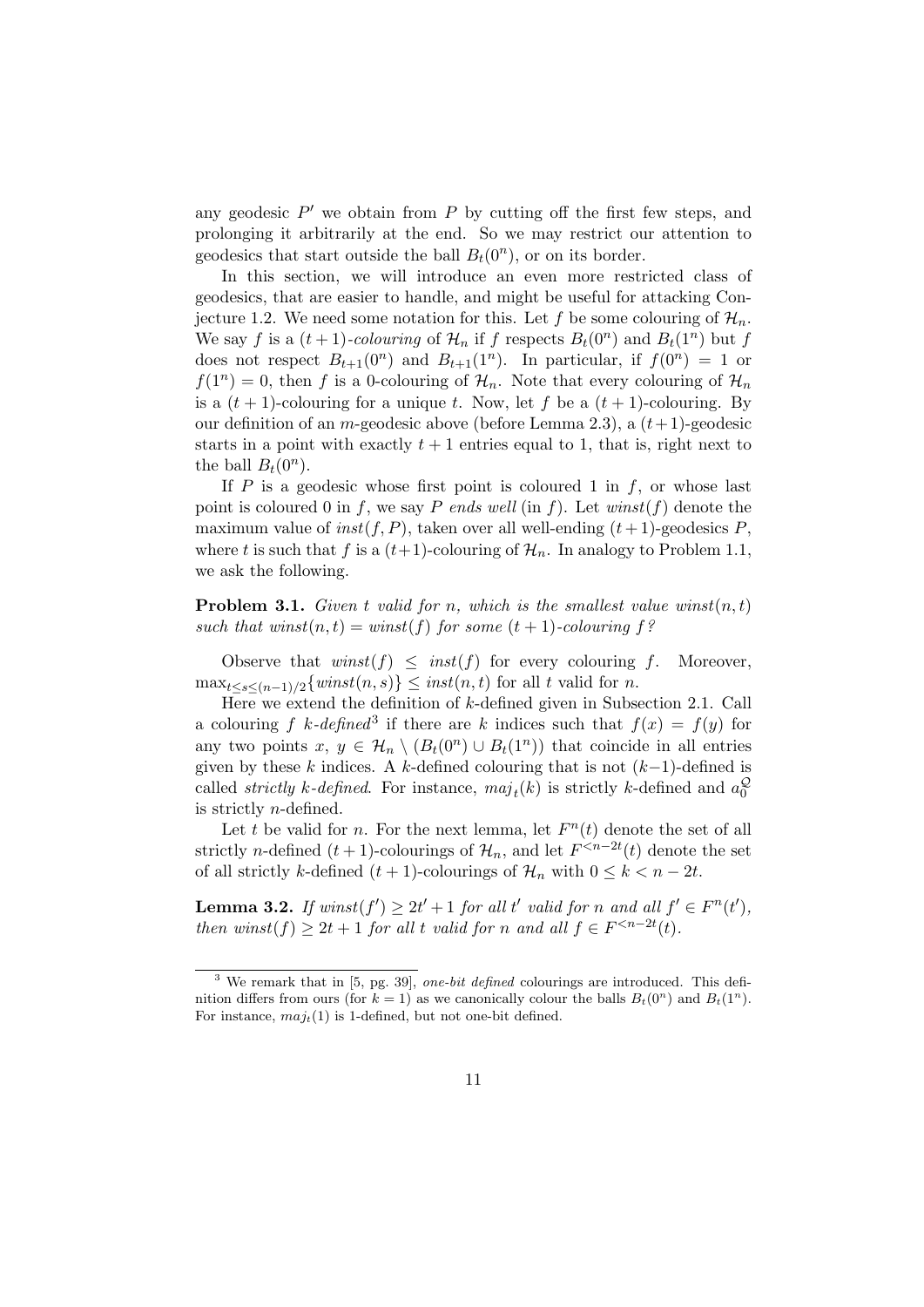This lemma might be used as a step towards a solution of Problem 1.1. Indeed, if we could prove that  $winst(f) \geq 2t+1$  for every  $(t+1)$ -colouring f that is strictly *k*-defined with  $k \geq n-2t$ , then Lemma 3.2 would assure this bound holds for all colourings of  $\mathcal{H}_n$ , and thus imply Conjecture 1.2. The proof of a slightly more general version of Lemma 3.2 can be found in [7].

## 4. Lower bounds on  $inst(n, t)$  and  $winst(n, t)$

#### *4.1. The zig-zag bound*

In this section, we prove lower bounds for  $inst(n, t)$  and  $winst(n, t)$ . Recall that any lower bound on  $winst(f)$  also serves as a lower bound for  $inst(f)$ . We start with a bound for all values of *n* and valid *t*, which we obtain from a zig-zag argument.

In Theorem 4.2 we will improve the bounds from Theorem 4.1 for the special case  $n = 2t + 2$  and, in Corollaries 4.7 and 4.9, Theorem 4.1 will be improved for  $n = 2t + 3$ .

**Theorem 4.1** (The zig-zag bound). Let  $n \in \mathbb{N}$  and let  $t \geq 0$  be valid for *n*. *Then*

- $(a)$  *winst* $(n, t) \geq \lfloor \frac{t}{n-2t} \rfloor + \lceil \frac{t}{n-2t} \rceil$  $\frac{t}{n-2t}$ <sup>1</sup>+1*,*
- $(b)$  *inst* $(n, t) \geq \lfloor \frac{t-1}{n-2t} \rfloor + \lceil \frac{t-1}{n-2} \rceil$  $\left(\frac{t-1}{n-2t}\right]+3, \text{ if } t \geq 1.$

We remark that Theorem 4.1 (a) proves Conjecture 1.2 for  $t = 0$  and Theorem 4.1 (b) proves Conjecture 1.2 for  $t = 1$ . This has been shown earlier in [5].

We dedicate the rest of this subsection to the proof of Theorem 4.1.

*Proof of Theorem 4.1.* Let *f* be a  $(t + 1)$ -colouring with  $t \ge 0$ . For (a), our aim is to find a well-ending  $(t + 1)$ -geodesic P that jumps at least  $\lfloor \frac{t}{n} \rfloor$  $\frac{t}{n-2t}$ <sup> $\vert$ </sup> +  $\lceil \frac{t}{n} \rceil$  $\frac{t}{n-2t}$ <sup>1</sup> + 1 times in *f*.

As f is a  $(t + 1)$ -colouring, there is a point  $x \in \mathcal{H}^n$  that has exactly  $(t+1)$  1's or  $(t+1)$  0's, and that is coloured 1 or 0, respectively. Say the former holds for *x* (the other case is symmetric).

We let *P* start in *x*, then enter  $B_t(0^n)$ , then go to  $B_t(1^n)$ , come back to  $B_t(0^n)$ , go to  $B_t(1^n)$  again, etc., until *P* has used up all of its entries. For example, if  $x = 1^{t+1}0^{n-t-1}$ , we let *P* pass next through  $1^t0^{n-t}$  and then through  $1^t 0^t 1^{n-2t}$ , through  $1^{t-(n-2t)} 0^{n-t} 1^{n-2t}$ , through  $1^{t-(n-2t)} 0^t 1^{2n-4t}$ , and so on.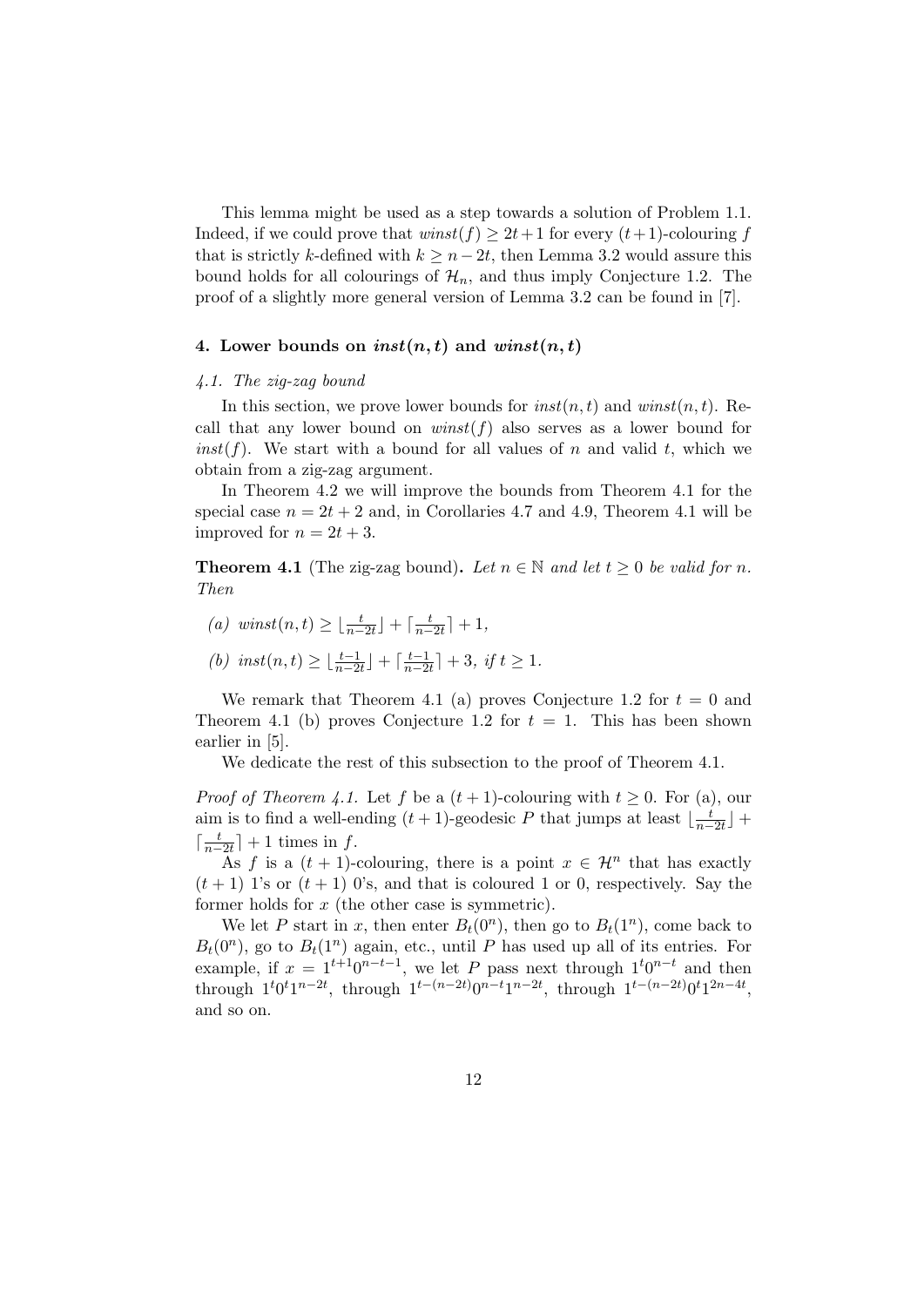We can do this until one of the following two things happens. Firstly, coming from  $B_t(0^n)$ , we might end in the complement of *x* with  $(t + 1)$  0's (just before reaching  $B_t(1^n)$ ). This will happen exactly when  $n = \ell(n-2t)$ for some odd value  $\ell$ , which is the case if and only if  $n-2t$  divides  $t$ . Then we will have jumped at least *ℓ* times and

$$
\ell = \frac{n}{n-2t} = \frac{2t}{n-2t} + 1 = \left\lfloor \frac{t}{n-2t} \right\rfloor + \left\lceil \frac{t}{n-2t} \right\rceil + 1.
$$

Secondly, on our way from  $B_t(1^n)$  to  $B_t(0^n)$ , we might reach a point of  $\mathcal{H}_n \setminus (B_t(0^n) \cup B_t(1^n))$  which has no more unused 1's. This happens if and only if *n−*2*t* does not divide *t*. Then we have to return in the direction of  $B_t(1^n)$  to end in the complement of x (if we are not already there). In this case, we have jumped at least

$$
1+2\cdot\left\lfloor\frac{n-(n-2t)}{2(n-2t)}\right\rfloor+1\;=\;2\cdot\left\lfloor\frac{t}{n-2t}\right\rfloor+2\;=\;\left\lfloor\frac{t}{n-2t}\right\rfloor+\left\lceil\frac{t}{n-2t}\right\rceil+1
$$

times, because at least one jump is achieved during the *n−*2*t* steps (the first step is a jump), then we get at least two jumps for every  $2(n-2t)$  steps, and finally we jump at least once more in the last part of *P* when entering  $B_t(1^n)$ . Note that, by the construction of *P*, we have to end up in one of the two situations just described. This completes the proof of (a).

For (b), the proof is similar, the difference being that we let *P* start inside  $B_t(0^n)$ , have *x* as its second point, then re-enter  $B_t(0^n)$ , and then go on in a zig-zag fashion as before. We will obtain two jumps in the first two steps of *P*, at least one jump during the next  $n-2t$  steps, and then two jumps every  $2(n-2t)$  steps. Finally, we might ensure another jump depending on whether  $n-2 = \ell(n-2t)$  for some odd value  $\ell$  or not. More precisely, if  $n-2 = \ell(n-2t)$  for some odd value  $\ell$ , that is, if  $n-2t$  divides  $t-1$ , then we get

$$
\ell + 2 = \frac{n-2}{n-2t} + 2 = \left\lfloor \frac{t-1}{n-2t} \right\rfloor + \left\lceil \frac{t-1}{n-2t} \right\rceil + 3
$$

jumps, and otherwise we also get

$$
2+1+2\cdot \lfloor\frac{n-2-(n-2t)}{2(n-2t)}\rfloor+1 ~=~ \left\lfloor\frac{t-1}{n-2t}\right\rfloor+\left\lceil\frac{t-1}{n-2t}\right\rceil+3
$$

jumps, which is as desired. Clearly, we need here that  $t \geq 1$ , because otherwise we could not enter  $B_t(0^n)$  twice in the beginning.  $\Box$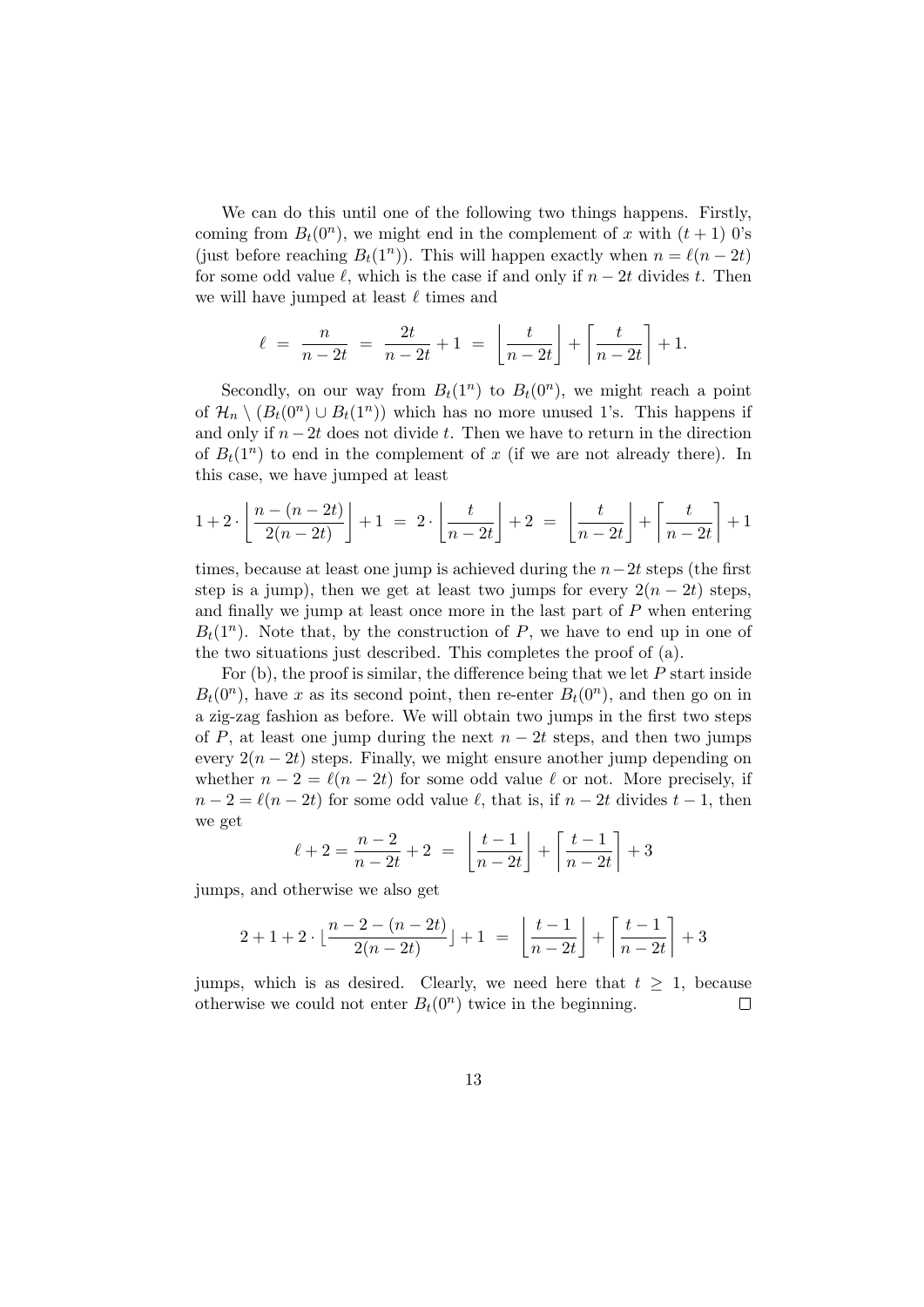#### *4.2. Better bounds for one strip*

In this subsection we will concentrate on the case in which  $\mathcal{H}_n$  contains, besides the balls, only one 'strip' of points which all have the same number of entries equal to 0 and equal to 1. That is, we treat the case  $n = 2t + 2$ .

From Theorem 4.1, we have that  $inst(2t + 2, t) \geq t + 2$  for  $t \geq 1$ , and  $winst(2t + 2, t) \geq t + 1$ . The following result improves these bounds.

**Theorem 4.2.**  $inst(2t + 2, t) \geq winst(2t + 2, t) \geq t + 3$  *for all*  $t > 2$ *.* 

We will prove Theorem 4.2 by combining the next two lemmas. The first of these is a tool for extending bounds for small values of *t* to larger values of *t*.

**Lemma 4.3.** *Let*  $y_0$ *,*  $t_0$  *and*  $t \in \mathbb{N}$  *with*  $t \ge t_0$ *. If winst* $(2t_0 + 2, t_0) \ge y_0$  *for some*  $t_0 \geq 0$  *then winst* $(2t + 2, t) \geq y_0 + t - t_0$ *.* 

*Proof.* We proceed by induction on *t*. The base, for  $t = t_0$ , follows directly from the hypothesis of the lemma. For  $t > t_0$ , consider a  $(t + 1)$ -colouring  $f$ of the hypercube  $\mathcal{H}_n$  of dimension  $n = 2t + 2$ .

Define a colouring *g* of the hypercube  $\mathcal{H}_{n-2}$  by assigning to each  $x'$ in  $\mathcal{H}_{n-2}$  the value  $g(x') = f(01x')$ . Then *g* is a *t*-colouring of  $\mathcal{H}_{n-2}$ . Indeed, any point of  $\mathcal{H}_{n-2} \setminus (B_{t-1}(0^{n-2}) \cup B_{t-1}(1^{n-2}))$  is a witness to this. We may thus apply the induction hypothesis to obtain a well-ending *t*-geodesic *P*˜ in  $\mathcal{H}_{n-2}$  that jumps at least  $y_0 + t - 1 - t_0$  times in *g*. Extending each point  $\tilde{x}$  of  $\tilde{P}$  to the point  $01\tilde{x}$  of  $\mathcal{H}_n$ , we obtain a path  $P'$  in  $\mathcal{H}_n$  that jumps at least  $y_0 + t - 1 - t_0$  times in  $f$ .

Let  $01a$  and  $01z$  be the first and last point of  $P'$  respectively. We extend  $P'$  to P by adding to its beginning the points 00*a* and 10*a* if  $g(01a) = 1$ , and the points 11*a* and 10*a* otherwise. As we thus pass once more through either  $B_t(0^n)$  or  $B_t(1^n)$ , our extension *P* of *P'* jumps at least once more than  $P'$ , that is,  $y_0 + t - t_0$  times in total. Clearly,  $P$  is a  $(t + 1)$ -geodesic, and so is its reverse, because  $n = 2t + 2$ . Now at least one of the two, P or its reverse, has to be well-ending, which completes the proof of the lemma.  $\Box$ 

The next lemma takes care of the base case  $t = t_0$  for Lemma 4.3. Together with a previous upper bound of Dolev and Rajsbaum [5], it implies that  $inst(2t+2,t) = 2t+1$  for  $t = 0,1,2$ . So it confirms Conjecture 1.2 for  $n = 2t + 2$  and small values of t.

**Lemma 4.4.**  $winst(2t + 2, t) \geq 2t + 1$  *for*  $t = 0, 1, 2$ *.*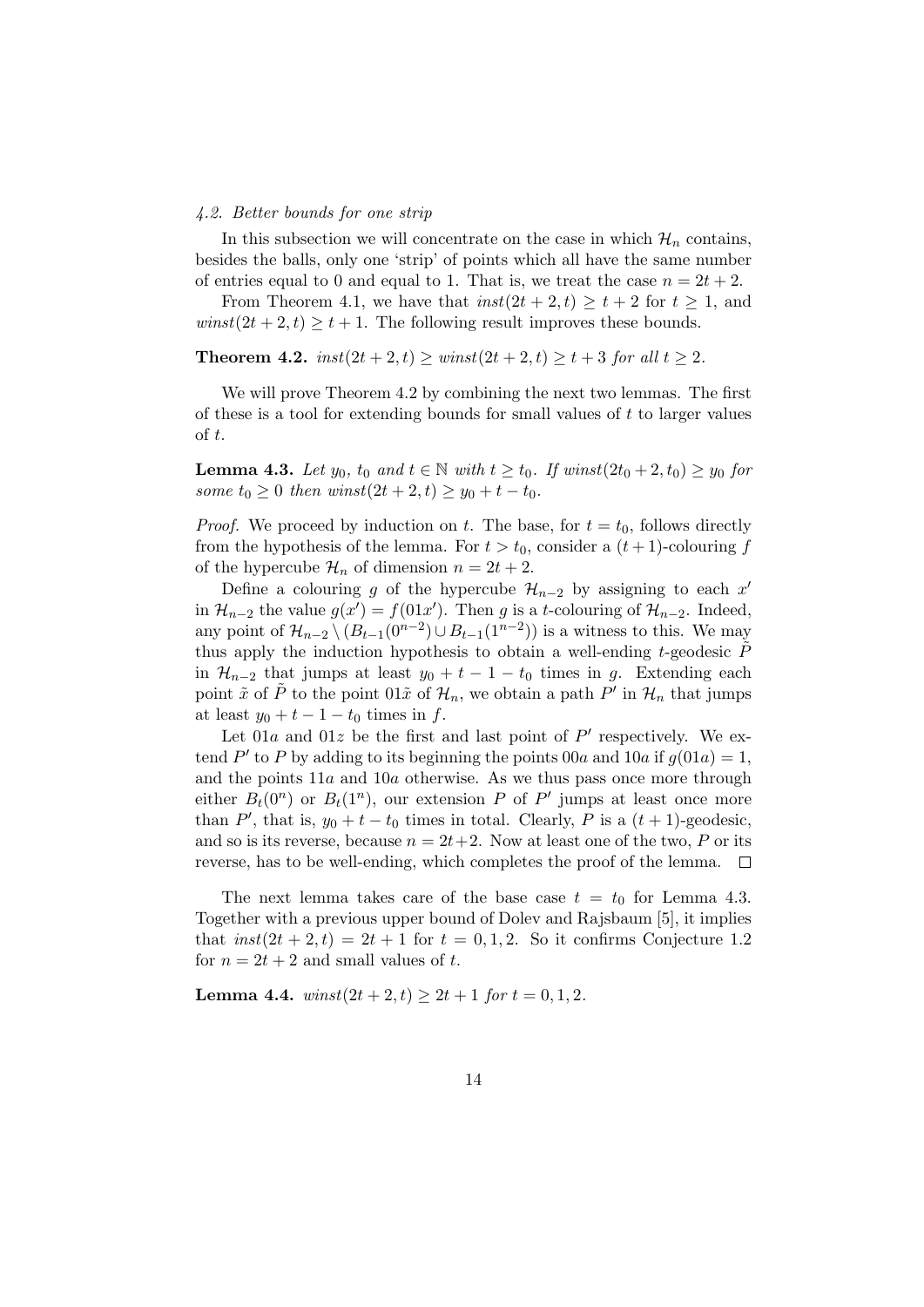*Proof.* The case  $t = 0$  is trivial. For  $t = 1$ , let f be a 2-colouring of  $\mathcal{H}_4$ . Note that there are two points *x* and *y* in  $H_4$  with exactly  $t + 1 = 2$  entries equal to 1, differing in exactly two entries (that is, such that  $||x-y||^2 = 2$ ), and such that  $f(x) = f(y)$ . For example, two of the three points 1100, 1010, 1001 must have the same colour in *f*. Now it is easy to construct a wellending 2-geodesic that starts in *x*, goes through  $B_1((1 - f(x))^4)$ , through *y*, and again through  $B_1((1 - f(x))^4)$  and which jumps at least three times.

For  $t = 2$ , let f be a 3-colouring of  $\mathcal{H}_6$ . Observe that we only need to find three points *x*, *y*, *z*, all with exactly  $t + 1 = 3$  entries equal to 1, such that  $||x - y||^2 = ||y - z||^2 = 2$ ,  $||x - z||^2 = 4$ , and  $f(x) = f(y) = f(z)$ . Indeed, if we have such points, it is easy to construct a well-ending 3-geodesic that starts in *x* and jumps at least five times.

The proof of the existence of *x*, *y* and *z* is a case analysis. By rearranging the order of the entries, we may assume the points  $x = 111000$  and  $y =$ 110100 have the same colour *j* in *f*. If one among  $x' = 100110$ ,  $y' = 100101$ , and  $z' = 010101$  has colour *j*, then we may take it as our third point *z*. If not, then  $x'$ ,  $y'$ , and  $z'$  all have colour  $1 - j$  and form a triple of points as desired.  $\Box$ 

*Proof of Theorem 4.2.* The statement is an immediate consequence of Lemma 4.3 and Lemma 4.4 for  $t = 2$ .  $\Box$ 

#### *4.3. The extension method for more strips*

We now extend the results from the previous subsection to the general case, when we have more 'strips'. The main result of this subsection, Proposition 4.5, is an extension of Lemma 4.3 for this case. We also include a version of the result for the parameter *inst* (Proposition 4.5 (b)).

**Proposition 4.5.** *Let*  $n, y_0, t_0 \in \mathbb{N}$  *and let*  $t \geq t_0$  *be valid for n. Suppose*  $n-2t$  *divides*  $t-t_0$ *.* 

- *(a) If winst*(*n*,*t*<sub>0</sub>) ≥ *y*<sub>0</sub>*, then winst*(*n,t*) ≥ *y*<sub>0</sub> + 2 $\frac{t-t_0}{n-2t}$ .
- *(b) If inst*(*n, t*<sub>0</sub>)  $\geq y_0$ *, then inst*(*n, t*)  $\geq y_0 + 2\frac{t-t_0}{n-2t}$ .

Clearly, Proposition 4.5 can be used in the same way as Lemma 4.3 to improve Theorem 4.1. We will do so for part (a) of Theorem 4.1, which deals with the parameter *winst*. The next lemma takes care of the base case  $t = t_0$  for Proposition 4.5 (a), for the case  $n = 2t + 3$ . It also confirms Conjecture 1.2 for  $n = 5$  and  $t = 1$ . The proof of Proposition 4.5 will be presented at the end of this subsection.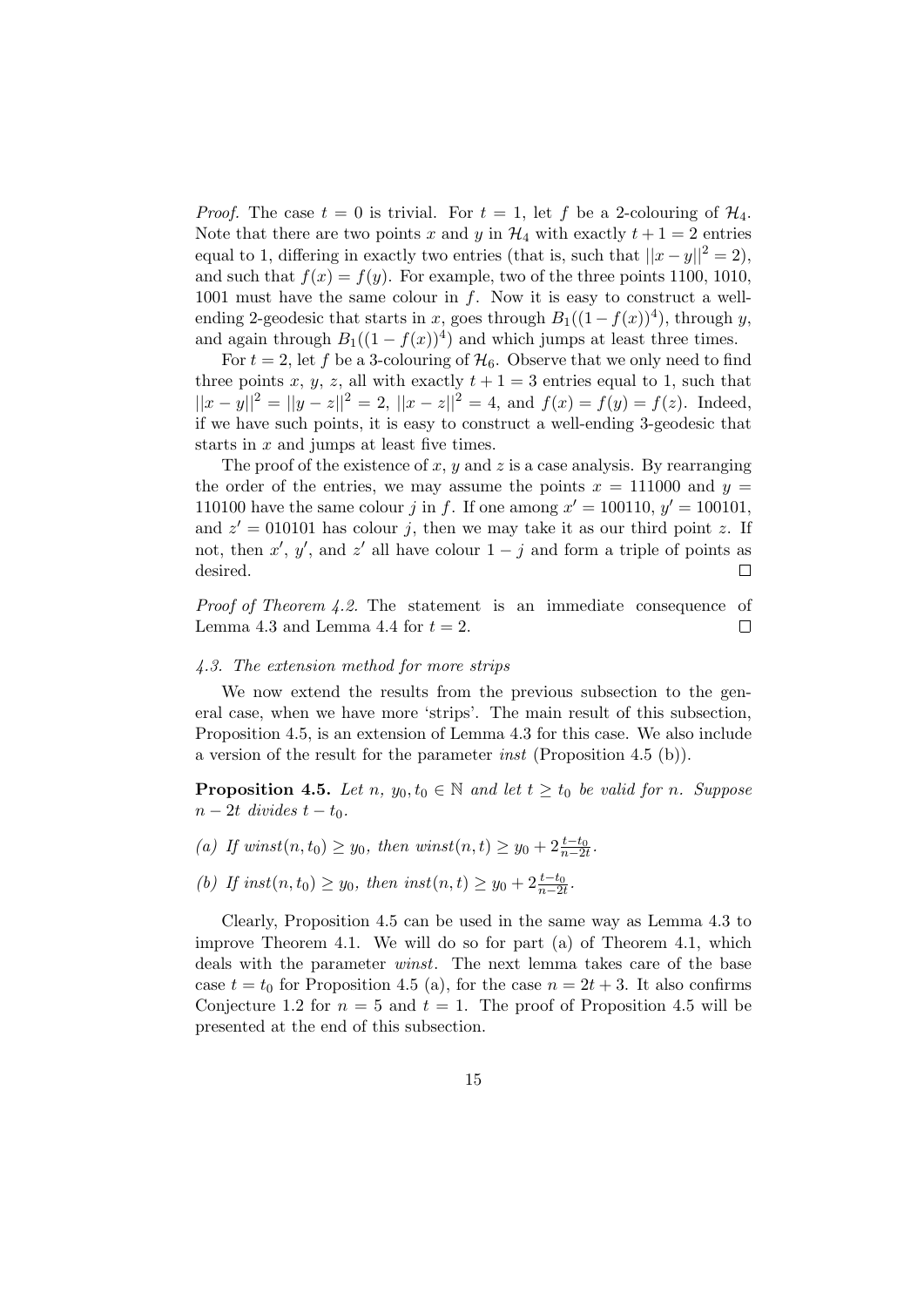**Lemma 4.6.** *winst* $(5, 1) \geq 3$ *, winst* $(7, 2) \geq 4$ *, and winst* $(9, 3) \geq 4$ *.* 

*Proof.* We start by proving that  $\text{winst}(5,1) \geq 3$ . Let f be a 2-colouring of  $\mathcal{H}_5$ . We say a point *x* in  $\mathcal{H}_5$  is *good* (in *f*) if there is a  $j = j(x) \in \{0, 1\}$ so that *x* has exactly two entries equal to *j* and  $f(x) = j$ . Also, we say that two points *x* and *y* in  $\mathcal{H}_5$  are *neighbours* if  $||x - y||^2 = 2$  and they have the same number of entries equal to 1.

First of all, we observe that, if there are two good points *x* and *y* that are neighbours, then it is easy to construct a well-ending 2-geodesic that jumps the required number of times (in the same way as in the proof of Lemma 4.4). So we may assume that

if 
$$
x
$$
 and  $y$  are good in  $f$ , then they are not neighbours. (5)

Second, we may assume that

if 
$$
x
$$
 is good in  $f$  then its complement is not good in  $f$ . (6)

Indeed, if a point  $x$  and its complement are good in  $f$ , then we may obtain a well-ending 2-geodesic as desired by starting out at *x*, going to  $B_1(j(x)^5)$ , then going to  $B_1((1 - j(x))^5)$ , and then ending at the complement of *x*.

As *f* is a 2-colouring, there is a point *w* that is good in *f*. By symmetry, we can assume that  $w = 00011$ . Now, because of  $(5)$ , at most one of the points 11000, 10100, and 01100 is good. So, one of them (in fact, two of them), say 11000, has colour 0 in *f*. Consider the 2-geodesic

(00011[1]*,* 00001[0]*,* 01001[0]*,* 11001[?]*,* 11000[0]*,* 11100[1])*.*

Its third point has colour 0 because of (5), and its last point has colour 1 because of (6). So this well-ending 2-geodesic only jumps less than three times if  $f(11001) = 0$ .

But in this case, we use (5) to see that  $f(11010) = 1$  and  $f(10010) = 0$ , and consider the well-ending 2-geodesic

$$
(00011[1], 00010[0], 10010[0], 11010[1], 11000[0], 11100[1]),
$$

that jumps  $4 > 3$  times. This concludes the proof that  $winst(5, 1) \geq 3$ .

The idea for the other cases is similar to the one used in the proof of Lemma 4.3. We reduce the problem to 5 entries, obtaining as above a 'partial' geodesic that jumps at least three times, and extend it so that it jumps at least four times, as needed.

For *winst*(7,2), let f be a 3-colouring of  $H_7$ . Let w be a point in  $H_7$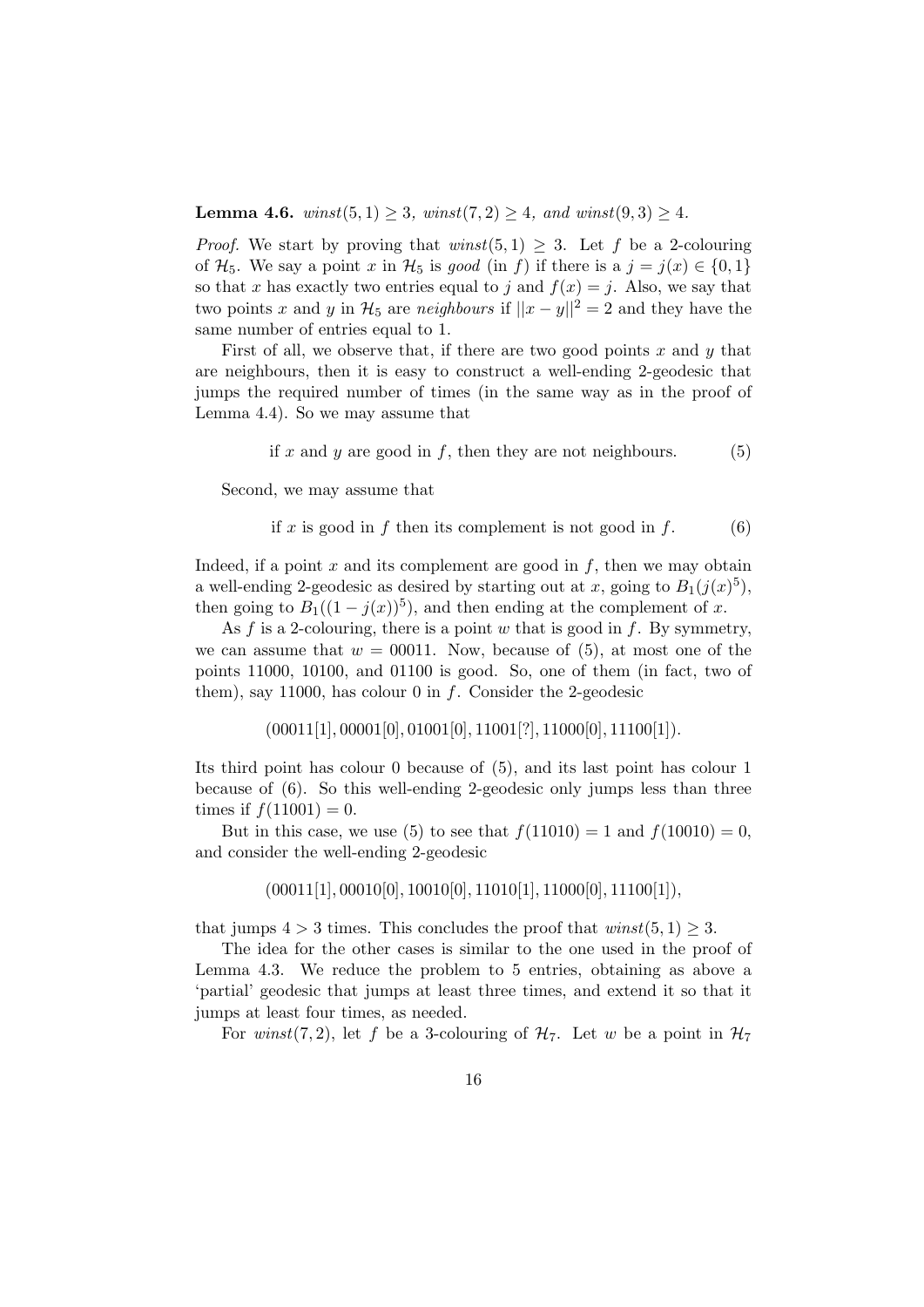with exactly 3 entries equal to *j* and such that  $f(w) = j$ . By symmetry, we may assume that the first two entries of *w* are 01. Define a colouring *g* of the hypercube  $\mathcal{H}_5$  by assigning to each  $x'$  in  $\mathcal{H}_5$  the value  $g(x') = f(01x')$ . Then *g* is a 2-colouring of  $\mathcal{H}_5$ . Indeed, the point *w'* in  $\mathcal{H}_5$  such that  $w = 01w'$ serves as a witness to this.

As  $winst(5, 1) \geq 3$ , there is a well-ending 2-geodesic  $\tilde{P}$  in  $\mathcal{H}_5$  that jumps at least three times in *g*. Extending each point  $x'$  of  $\tilde{P}$  to the point  $01x'$ of  $\mathcal{H}_7$ , we obtain a path  $P'$  in  $\mathcal{H}_7$  that jumps at least three times in  $f$ . If  $\tilde{P}$ jumps exactly three times, then it ends well in both of its ends. Thus we can extend *P ′* in one of its ends, passing by the neighbouring ball, so that it jumps once more, and the result will be a well-ending 3-geodesic as desired. If, on the other hand,  $\overline{P}$  jumps at least four times, then we just extend it in any way so that the resulting 3-geodesic is still well-ending. This completes the proof that  $\text{winst}(7,2) \geq 4$ . The proof that  $\text{winst}(9,3) \geq 4$  is analogous, so we omit it. П

**Corollary 4.7.** *Let*  $t \geq 1$ *. Then winst* $(2t + 3, t) \geq \frac{2t + (t \mod 3)}{3} + 2$ *.* 

*Proof.* We obtain the bound by applying Proposition 4.5 to  $n = 2t + 3$  and the base cases obtained from Lemma 4.6:  $t_0 = 1$  with  $y_0 = 3$ ,  $t_0 = 2$  with  $y_0 = 4$ , and  $t_0 = 3$  with  $y_0 = 4$ .  $\Box$ 

This bound improves by one the bound from Theorem 4.1 (a) for  $n = 2t + 3$  and *t* mod  $3 = 0$  or 1, and by two for *t* mod  $3 = 2$ .

## **Lemma 4.8.**  $inst(7, 2) \geq 5$  *and inst* $(9, 3) \geq 5$ *.*

*Proof.* We first show that that  $inst(9,3) \geq 5$ . Let f be a 4-colouring of  $\mathcal{H}_9$ . Let *w* be a point in  $\mathcal{H}_9$  with exactly 4 entries equal to *j* and such that  $f(w) = j$ . By symmetry, we may assume that the first two entries of *w* are 01. Define a colouring *g* of the hypercube  $\mathcal{H}_7$  by assigning to each  $x'$  in  $\mathcal{H}_7$ the value  $g(x') = f(01x')$ . Then *g* is a 3-colouring of  $\mathcal{H}_7$ . Indeed, the point  $w'$  in  $\mathcal{H}_7$  with  $w = 01w'$  serves as a witness to this.

As  $winst(7,2) \geq 4$  by Lemma 4.6, there is a well-ending 3-geodesic  $\tilde{P}$ in  $\mathcal{H}_7$  that jumps at least four times in *g*. Extending each point *x'* of  $\tilde{P}$  to the point  $01x'$  of  $\mathcal{H}_9$ , we obtain a path  $P'$  in  $\mathcal{H}_9$  that jumps at least four times in  $f$ . As  $\ddot{P}$  ends well in one of its ends, we can extend  $\ddot{P}$  there, entering and exiting the neighbouring ball, so that it jumps at least once more, and the result is a geodesic. This completes the proof that  $inst(9, 3) \geq 5$ .

To prove that  $inst(7, 2) \geq 5$ , we use a similar argument and the fact that  $winst(5, 1) \geq 3$  by Lemma 4.6. Now, we distinguish three cases, namely whether  $\dot{P}$  jumps exactly 3 times, exactly 4 times, or at least 5 times. In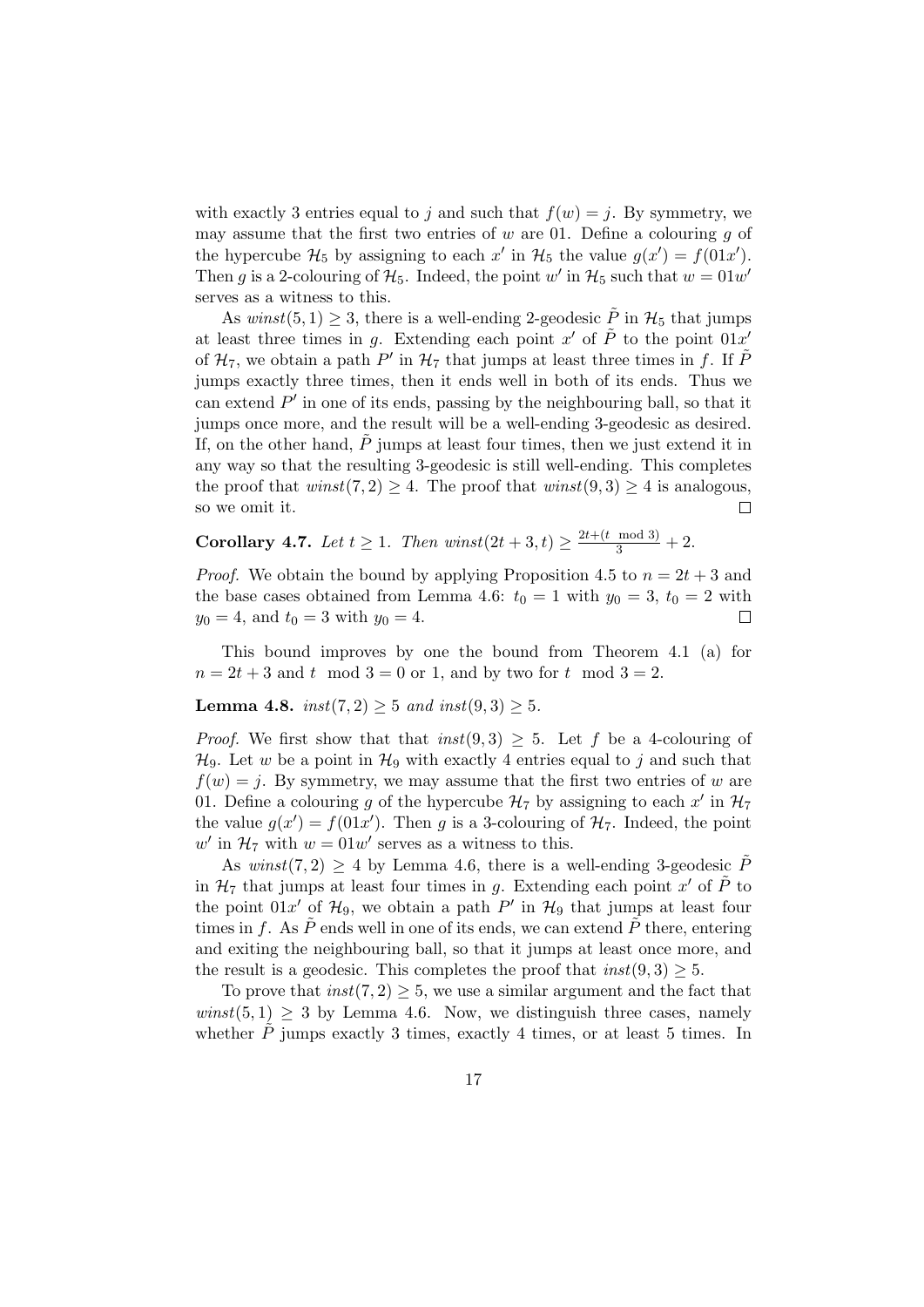the latter case, we only need to extend  $\tilde{P}$  to a geodesic in  $\mathcal{H}_7$ , and in the case that  $\tilde{P}$  jumps exactly 4 times, we extend it as above at its well-ending end. In the first case, when  $\tilde{P}$  jumps exactly three times, it has to end well in both its endpoints. Thus we may extend  $\ddot{P}$  at both ends to obtain a geodesic in  $\mathcal{H}_7$  that jumps five times.  $\Box$ 

**Corollary 4.9.** *Let*  $t \geq 2$  *be such that*  $t \mod 3 \neq 1$ *. Then* 

$$
inst(2t+3,t) \ \geq \ \frac{2t+(t \mod 3)}{3}+3.
$$

*Proof.* We obtain the bound by applying Proposition 4.5 to  $n = 2t + 3$  and the base cases obtained from Lemma 4.8:  $t_0 = 2$  and 3 with  $y_0 = 5$ .  $\Box$ 

This bound improves by one the bound from Theorem 4.1 (b) for  $n = 2t + 3$  and  $t \mod 3 \neq 1$ .

The rest of this section is dedicated to the proof of Proposition 4.5.

*Proof of Proposition 4.5.* We first show (a). We proceed by induction on  $i = i(n, t) := \frac{t - t_0}{n - 2t}$ . The base, for  $i = 0$  (i.e.,  $t = t_0$ ), follows directly from the hypothesis of the lemma. For  $i > 0$ , consider a  $(t + 1)$ -colouring f of the hypercube  $\mathcal{H}_n$ .

As *f* is a  $(t+1)$ -colouring, there is an *x* in  $\mathcal{H}_n$  with exactly  $t+1$  entries equal to  $f(x)$ . As *t* is valid for *n*, we know that *x* has at least *t* entries equal to  $1 - f(x)$ . So, as  $n - 2t \le t - t_0 \le t$ , we may assume that  $x = 0^{n-2t} 1^{n-2t} x'$ , where  $x' \in \mathcal{H}_{n'}$  for  $n' := n - 2(n - 2t)$ .

Define a colouring *g* of the hypercube  $\mathcal{H}_{n'}$  by assigning to each  $x''$  in  $\mathcal{H}_{n'}$ the value  $g(x'') = f(0^{n-2t}1^{n-2t}x'')$ . Then *g* is a  $(t' + 1)$ -colouring of  $\mathcal{H}_{n'}$ , where  $t' := t - (n - 2t)$ . Indeed, *g* respects the balls  $B_{t'}(0^{n'})$  and  $B_{t'}(1^{n'})$ because *f* respects the balls  $B_t(0^n)$  and  $B_t(1^n)$ , and the point *x*<sup>*'*</sup> has exactly  $t - (n - 2t) + 1 = t' + 1$  entries equal to  $g(x') = f(x)$ .

Note that  $t'$  is valid for  $n'$  and that  $n' - 2t' = n - 2t$  divides  $t' - t_0$ . Moreover,

$$
i(n',t') = \frac{t - t_0 - (n - 2t)}{n - 2t} = i(n,t) - 1.
$$

So, we may apply the induction hypothesis to  $\mathcal{H}_{n'}$  and g to obtain a wellending  $(t' + 1)$ -geodesic  $\tilde{P}$  in  $\mathcal{H}_{n'}$  that jumps at least  $y_0 + 2\frac{t-t_0}{n-2t} - 2$  times in *g*. We suppose that the first point  $\tilde{a}$  of  $\tilde{P}$  is such that  $g(\tilde{a}) = 1$ . In other words, we suppose that  $\tilde{P}$  ends well in its first point. The other case is analogous.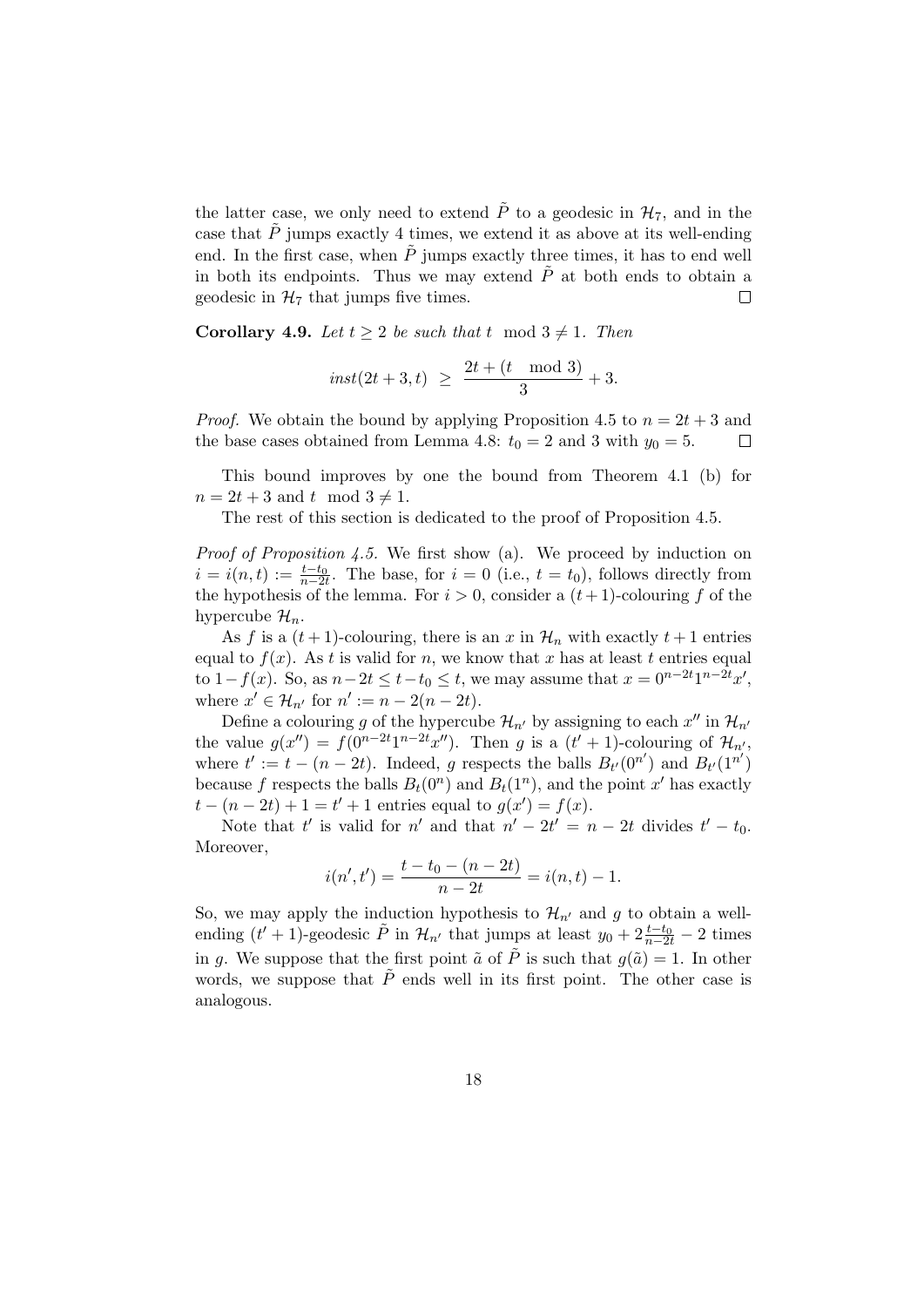Extending each point  $x''$  of  $\tilde{P}$  to the point  $0^{n-2t}1^{n-2t}x''$  of  $\mathcal{H}_n$ , we obtain a path *P*<sup>*′*</sup> in  $\mathcal{H}_n$  that jumps at least  $y_0 + 2 \frac{t-t_0}{n-2t} - 2$  times in *f*. Let  $z = 0^{n-2t}1^{n-2t}z'$  be the last point of *P'*. If  $f(z) = 0$ , then we extend *P ′* to *P* by adding to its end the points

```
0^{n-2t-1}1^{n-2t+1}z'0^{n-2t-1}101^{n-2t-1}z'0^{n-2t-1}10^{2}1^{n-2t-2}z^{\prime},. . .
0^{n-2t-1}10^{n-2t}z'10^{n-2t-2}10^{n-2t}z'1^20^{n-2t-3}10^{n-2t}z'. . .
1^{n-2t}0^{n-2t}z'.
```
As we thus pass once through  $B_t(1^n)$ , and then through  $B_t(0^n)$ , our geodesic *P* jumps at least two times more than *P ′* .

On the other hand, if  $f(z) = 1$ , then we extend P' to P by adding to its end the points

$$
0^{n-2t+1}1^{n-2t-1}z',
$$
  
\n
$$
0^{n-2t+2}1^{n-2t-2}z',
$$
  
\n
$$
0^{n-2t+3}1^{n-2t-3}z',
$$
  
\n...  
\n
$$
0^{2n-4t-1}1z',
$$
  
\n
$$
1^{2n-4t-2}1z',
$$
  
\n...  
\n
$$
1^{n-2t}0^{n-2t-1}1z',
$$
  
\n...  
\n
$$
1^{n-2t}0^{n-2t}z'.
$$

We passed once through  $B_t(0^n)$ , and then through  $B_t(1^n)$ , thus again our geodesic *P* has at least two more jumps than *P ′* .

So, in either case, *P* jumps at least  $y_0 + 2\frac{t-t_0}{n-2t}$  times in total. By construction,  $P$  is a well-ending  $(t + 1)$ -geodesic, as desired.

For (b), we proceed similarly. For the induction step, we consider the restriction *g* of *f* in the hypercube  $\mathcal{H}_{n'}$ , with  $n' := n - 2(n - 2t)$ , which assigns to each  $x''$  in  $\mathcal{H}_{n'}$  the value  $g(x'') = f(0^{n-2t}1^{n-2t}x'')$ . Then  $t' := t - (n-2t)$ is valid for  $n'$ , and the induction hypothesis yields a geodesic  $\tilde{P}$  in  $\mathcal{H}_{n'}$  that jumps at least  $y_0 + 2\frac{t-t_0}{n-2t} - 2$  times in *g*. As above, we turn  $\tilde{P}$  into a path  $P'$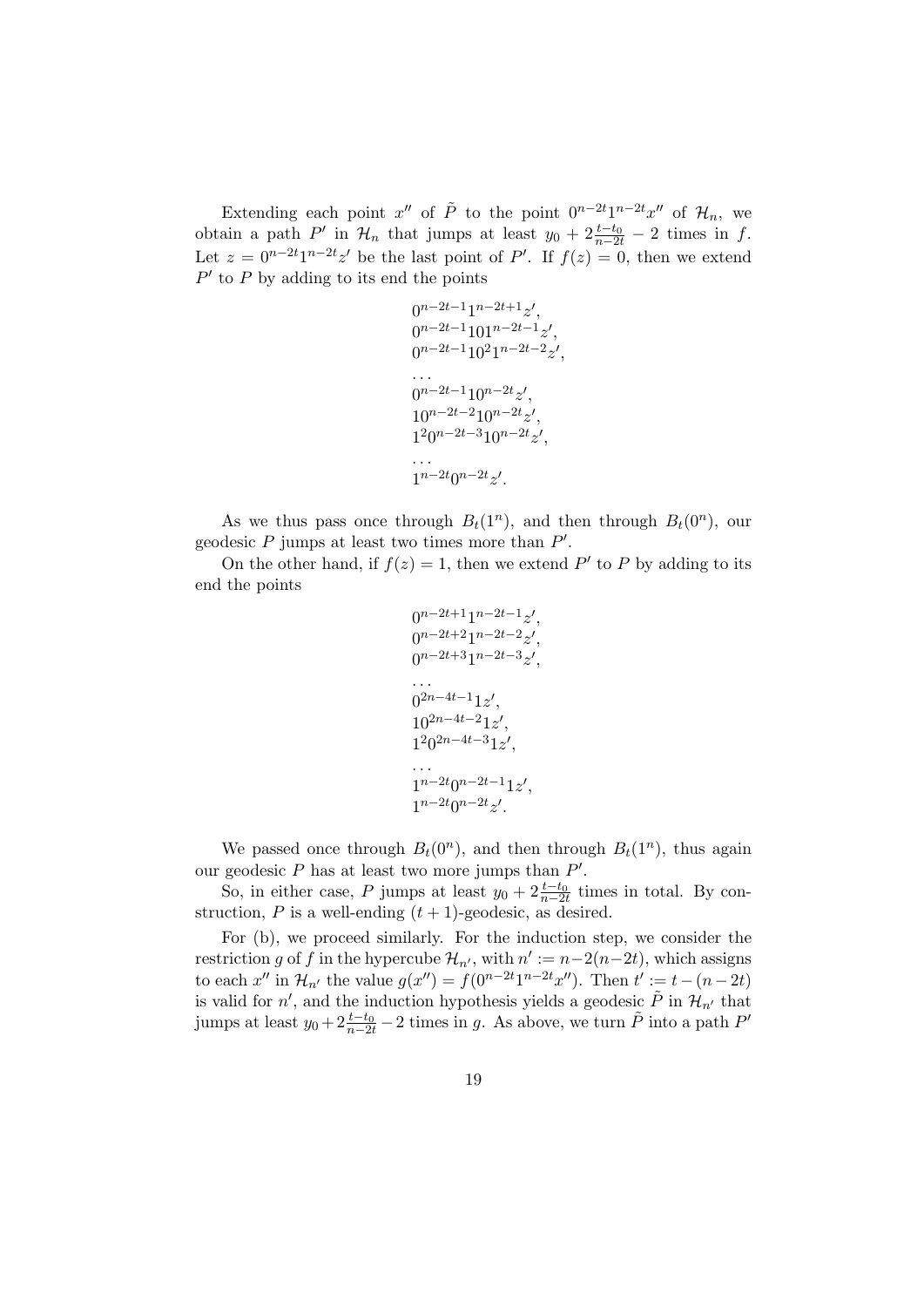in  $\mathcal{H}_n$ .

Now, if P' ends in a point with less than t entries equal to 0 or less than *t* entries equal to 1, then it is not difficult to change the beginning and the ending of *P ′* in a way that the obtained path starts and ends in points with at least *t* 0's and at least *t* 1's, and still jumps at least as often in *f* as *P ′* does. So assume *P ′* starts and ends in points with at least *t* 0's and at least *t* 1's. Now, depending on the colour of the last point  $0^{n-2t}1^{n-2t}z$ on  $P'$ , we extend  $P'$  to a geodesic  $P$  by first going to  $B_t(0^n)$  and then to  $B_t(1^n)$ , or first going to  $B_t(1^n)$  and then to  $B_t(0^n)$ , but in either case ending in  $1^{n-2t}0^{n-2t}z$ . This gives two more jumps, as desired.  $\Box$ 

## **5. Final remarks**

We considered the memoryless case of the binary-valued consensus problem, previously studied by Dolev and Rajsbaum [5]. A measure of the minimum instability of consensus functions that are representative is studied. Namely, the value of the parameter *inst*(*n, t*) is presented and bounds for its value are derived, in general and for specific cases. The problem of determining the precise value of the parameter  $inst(n, t)$  for arbitrary values of *n* and *t* seems quite challenging.

A conjecture that  $inst(n, t) = 2t + 1$  for every (valid) *t* is presented and a few results that point towards the conjecture are proved. As there are examples that show that  $inst(n, t) \leq 2t + 1$ , good lower bounds on  $inst(n, t)$ are of interest. Some of the results we presented allow to derive better lower bounds for arbitrary *t* from better lower bounds for small values of *t*. Stronger versions of these results, as well as improvements on the lower bounds for small values of *t*, would help to close the gap between the best lower bound and the conjectured value.

## **References**

- [1] Aspnes, J., Busch, C., Dolev, S., Fatourou, P., Georgiou, C., Shvartsman, A., Spirakis, P., and Wattenhofer, R., *Eight open problems in distributed computing*, Bulletin of the European Association for Theoretical Computer Science, Distributed Computing Column, 90:109–126, October 2006.
- [2] Becker, F., Rajsbaum, S., Rapaport, I., and R´emila, E., *Average longlived binary consensus: Quantifying the stabilizing role played by memory*, Theoretical Computer Science, Volume 411, Issues 14–15, pp.1558– 1566, 2010.